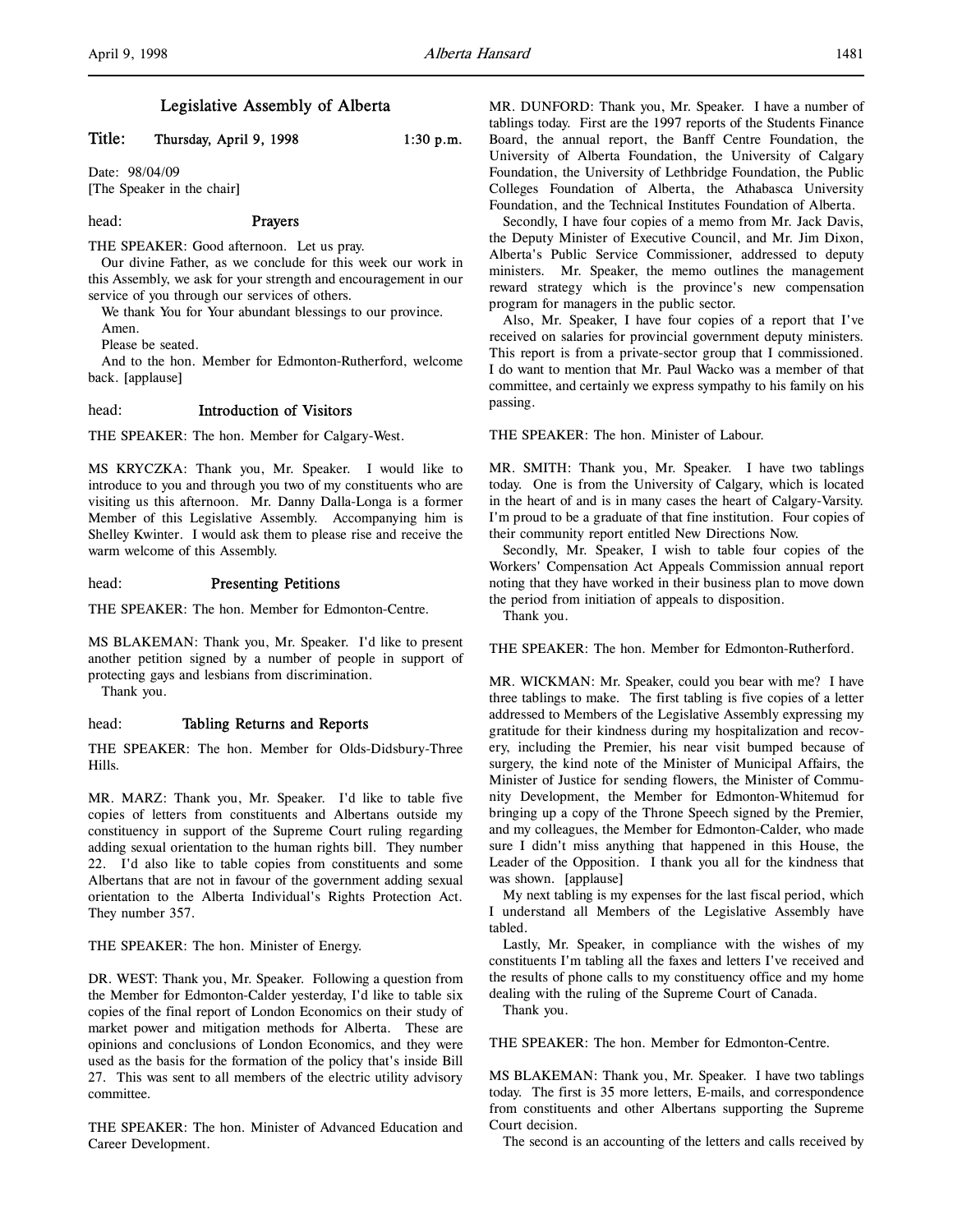my office both in support and against the Supreme Court decision, and I'd like to say that it's 88 percent in support of the decision. Thank you very much.

THE SPEAKER: The hon. Member for Edmonton-Gold Bar.

MR. MacDONALD: Thank you, Mr. Speaker. I rise this afternoon to table four copies of a letter from a constituent of mine. She is a young woman with three children who unfortunately was the victim of a bad blood transfusion in 1985, four months before the magical cutoff of 1986 regarding the hepatitis C compensation package.

THE SPEAKER: The hon. Member for Edmonton-Calder.

MR. WHITE: Thank you, Mr. Speaker. I rise today to table some documents in contrast to some of the information delivered by the Minister of Energy. This is a paper produced by his own department on Alberta electrical industry restructuring, a technical discussion paper titled Definitions: Residual Benefit & Stranded Costs. That's one tabling.

The second tabling is simply a graph that outlines what the expected values are in the year 2020. It's quite explicit, sir.

THE SPEAKER: The hon. Member for Edmonton-Manning.

MR. GIBBONS: Thank you, Mr. Speaker. I have been asked to table five copies of letters and petitions regarding concerns in the county of Smoky Lake.

Mr. Speaker, I would like to table five copies of a letter from a constituent of Edmonton-Manning to the environment minister stating his dismay at the increase of bureaucracy in the fishing and hunting licences.

#### head: Introduction of Guests

THE SPEAKER: The hon. Minister of Energy.

DR. WEST: Oh, yes. Thanks, Mr. Speaker. It's my pleasure today to introduce 24 students and nine adults from the Tulliby Lake school. They are from grades 6 to 9. They are accompanied by teachers Mr. Elgin Pawlak and Ms Sandra Lawson. They're in the northeast part of the province. It isn't a large school, but it is a strong school in the sense that they hold on to their values in Tulliby Lake and speak with principle and put that type of living into their children. I think that the Tulliby Lake school for its size exemplifies what we want out of our education system. I would ask them to stand – they're in the members' gallery – and receive the warm welcome of this House.

#### 1:40

THE SPEAKER: The hon. Member for Redwater.

MR. BRODA: Thank you, Mr. Speaker. It is my pleasure to introduce to you and through you to this Assembly four visitors that I have here today. Two of them are exchange students, and I hope I can pronounce their names properly. Klara Sebkova is from Prague 4, Czech Republic. She is attending the H.A. Kostash school in Smoky Lake, and she's in grade 12. Her host family is Trevor and Judy Henry of Smoky Lake. The next student is Natsuko Kodama of Ehime, Japan. She's also attending H.A. Kostash school and is in grade 10. Her host family is Sharon Doshewnek and family of Smoky Lake. They are seated

in the members' gallery. Also, accompanying them is Mrs. Judy Henry and her daughter Miss Shelby Henry. I'd ask them to please rise and receive the warm welcome of this Assembly.

THE SPEAKER: The hon. Minister of Intergovernmental and Aboriginal Affairs.

MR. HANCOCK: Thank you, Mr. Speaker. I have two sets of introductions today. First, I would like to introduce to you and through you to this Assembly a gentleman who has been a fixture in our province in aboriginal affairs matters, Mr. Sam Sinclair. Accompanying him as well is one of his cohorts, Mr. Richard Whitford, of the Congress of Aboriginal Peoples of Alberta. I'd like them to rise and receive the warm welcome of the House.

I'd also like to introduce to you and through you to members of the Assembly a family who is visiting us in Edmonton from Sweden, Mr. Kenet Sjöström, his wife, Inger Sjöström, and their daughter Catrin. They're in the members' gallery, and I would also ask them to rise and receive the warm welcome of the House.

THE SPEAKER: The hon. Member for Edmonton-Mill Creek.

MR. ZWOZDESKY: Thank you, Mr. Speaker. I rise to introduce to you and through you to the House a constituent of mine, Dave Schroder, who is visiting the Legislative Assembly for his first time. He's a keen observer of politics and of the democratic process, and he's here to see it in action. I would ask him to rise and please receive the warm welcome of all my colleagues.

THE SPEAKER: The hon. Member for St. Albert.

MRS. O'NEILL: Thank you, Mr. Speaker. It gives me pleasure today to introduce to you and through you to Members of the Legislative Assembly a resident of St. Albert and a director of network services for TransAlta, Mr. Yves Tremblay. He's seated in the members' gallery, and I'd ask him to please rise and receive the warm welcome of the Assembly.

head: Ministerial Statements

# Leader of the Opposition

MR. KLEIN: Mr. Speaker, today is the last day the hon. Member for Edmonton-McClung will sit in this Assembly as Leader of Her Majesty's Loyal Opposition. On behalf of every member of the government caucus I rise to express my best wishes to the hon. member.

For many years, both inside and outside of the Legislative Assembly, the hon. member has represented his constituents and his party with skill, passion, and total dedication. He has continually brought distinction to this Assembly and its legacy of democracy and open debate.

Mr. Speaker, the hon. member and I go back to 1989, and we have developed a bit of a special relationship. Ever since I was appointed to this Assembly, he has been my appointed critic. Although he and I have frequently disagreed on various issues, his commitment to building a strong Alberta has never been in doubt. I can honestly say that under his leadership the Liberal Party of Alberta has maintained a voice that continues to be heard by all members of this Assembly on both sides of the floor. In a democratic system such as ours, Mr. Speaker, it is so important to have an articulate and honourable opposition.

When this Assembly reconvenes after the Easter recess, the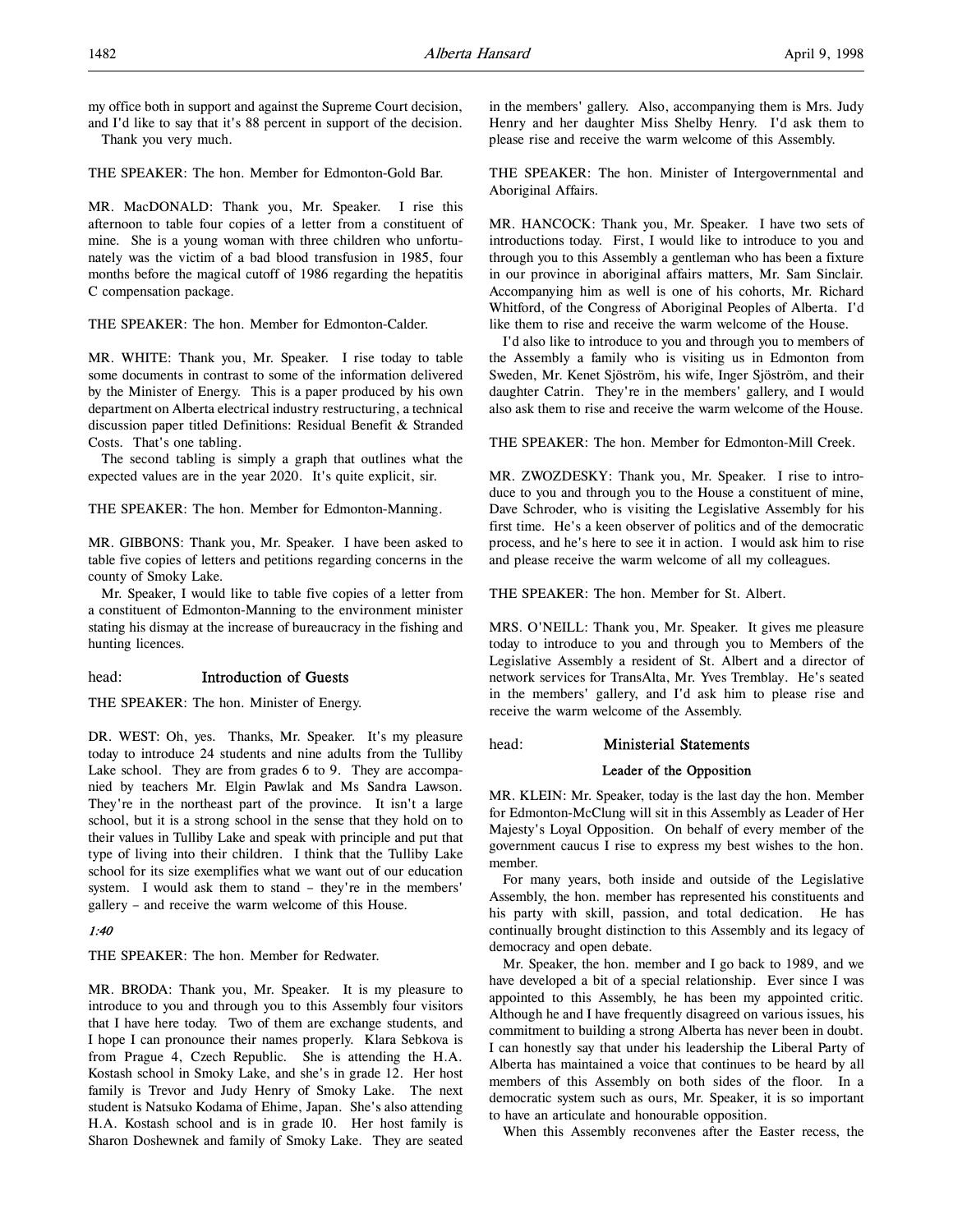Official Opposition will have a new leader. On behalf of my caucus colleagues I extend my best wishes to the hon. member as well as to his wife and family, whom I'm sure all understand too well the sacrifices and costs that leadership of a party can exact.

Mr. Speaker, I know this is a bit unparliamentary, but just this once allow me to say: Grant, thank you for a job well done.

Thank you. [applause]

THE SPEAKER: Hon. Leader of the Official Opposition, it's customary in Ministerial Statements to hear a response.

MR. MITCHELL: Mr. Speaker, thank you very much for allowing us to depart, if I might say, a little bit from tradition to do something that has meant a great deal to me and I know to my family as well.

I did almost react, as the opposition leader does. When the Premier, Ralph, called me Grant, I almost got up and said, "Point of order, Mr. Speaker."

I have found in what you have said, Mr. Premier, a great graciousness and thoughtfulness and consideration, and I appreciate it immensely. While it was a wonderful tribute to me – and I might tell you that I'll be saving that Hansard for my children and Teresa and my grandchildren – it also is a great tribute to how this Legislative Assembly does bring out the best in each and every one of us and is really ultimately a triumph of ideas and debate over personalities. You demonstrated that today, and I appreciate it greatly.

While I cannot say that every experience I have had as Leader of the Opposition has been pure pleasure – I notice that the Premier is laughing, and I would only ask him why he is laughing, because I think as leaders we share some understanding of what I mean – I can say that every one of these experiences I have savoured. They have been unequivocally challenging, and they have been deeply, deeply rewarding. As much as I have waited to be in government and have long wanted to be in government and longed to be in government, I have never wavered in the privilege that I have felt in being given the task of being an opposition member and an opposition leader over all the years that I have spent in this Legislative Assembly. I have been so fortunate to have had a caucus like this caucus to work with. I know the Premier will agree that it is a wonderful thing to work with a strong, dedicated, powerful group of people, and I would recognize each and every one of them.

I also have to say that there's been a special spice in my role as opposition leader, because I have, if I can admit this openly, faced one of the most successful Premiers and governments, one of the most prominent Premiers and governments in this entire country. Very few opposition leaders could claim to have had the chance to hone their skills in this important role against such a formidable, challenging government.

I also want to mention something of the Speaker. Mr. Speaker, you have indicated to all of us for the period of time that you've been in here something that's so important to this Legislative Assembly, and that is an undying, unwavering commitment to the integrity and the sense of importance and significance of this institution. I appreciate that very, very much.

I was honoured, as they will be, that you would have mentioned my family: Teresa, Lucas, Liam, and Grady. I know everyone in this Legislative Assembly knows how much they sacrifice and the dedication that we require of them and ask of them in order to do the jobs that we do. I am very, very privileged to have had the support I've had from the most remarkable wife, Teresa, and three wonderful children over these 12 years in this time in opposition. In fact, they can take a great deal of credit for the strength that I have had to be able to perform this job.

#### 1:50

I would also, of course, and most importantly like to thank the people of Alberta who have given me the trust to be an opposition leader and an opposition member. As every one of us knows, that is an undeniable privilege of great proportion and something that we take with us for the rest of our lives.

Finally, I would like to conclude simply by saying that I have been so fortunate to have had the time in this Legislative Assembly and the experiences that I have had. As Leader of the Opposition I have been immensely privileged to serve the people of Alberta in the capacity that I have been able to do so, and I have been very, very privileged as well to have been a leader amongst 82 other dedicated, committed leaders, each and every one of us committed to a single sense of purpose, and that is to continuing to ensure that Alberta is the best place in the world. [applause]

## head: Oral Question Period

THE SPEAKER: The Leader of the Official Opposition.

MR. MITCHELL: Back to normal, Mr. Speaker.

#### Sexual Orientation

MR. MITCHELL: For seven years, Mr. Speaker, this government has fought hard in the courts, some would argue and I would, against equal rights for a group of Alberta citizens. This has fostered an atmosphere, unfortunately, of hatred and intolerance in this province. Some of the letters which our caucus has received and which I know the government has received and some of the phone calls are certainly evidence of that unfortunate circumstance. Today, very fortunately, the Premier has done the right thing. Given that this government has spent well over a million dollars fighting against equal rights for all Albertans, will the Premier commit to putting at least as much money into public education on this issue as he has spent fighting this case all the way to the Supreme Court?

MR. KLEIN: Mr. Speaker, I'm not exactly sure how much money has been spent, first of all, on the original trial relative to Vriend, the subsequent appeal, and then the appeal by Mr. Vriend to the Supreme Court of Canada. I can tell the hon. member that this situation and the meaning of the Supreme Court ruling has to be articulated, and it has to be articulated clearly so people know exactly what it means.

Mr. Speaker, beginning next week, I believe as early as Wednesday if we can get the copy prepared and finalized, advertisements will be going in newspapers throughout the province. It's anticipated that there will be a radio and television campaign as well to clearly articulate the meaning of the Supreme Court ruling so that Albertans can have a good understanding that this simply means that no longer will people be discriminated against relative to housing, employment, services, and some other areas on the basis of sexual orientation.

#### MR. MITCHELL: I think we're all very encouraged by that.

Given the lies – I use that word; it's a strong word – which are being circulated in this province by such groups as the Family Action Coalition, will the Premier commit specifically to at least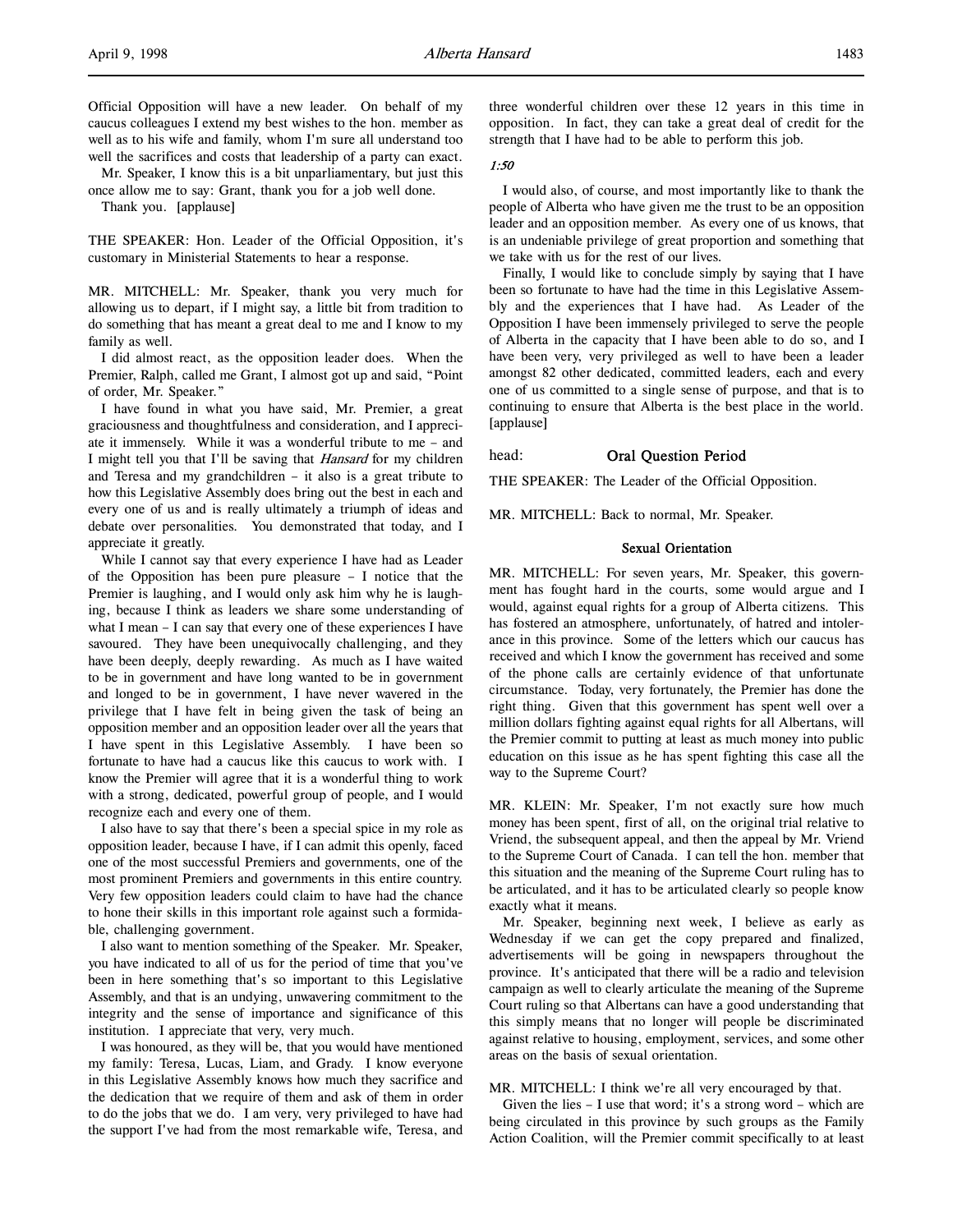MR. KLEIN: Well, Mr. Speaker, this is a communications plan, and certainly we've got to get the facts out there as the facts are. We want to speak and articulate the situation as it relates to the facts of the situation. If we could concentrate on what this ruling means and concentrate on the law as it now stands – that is, the human rights legislation as it now stands – then I think Albertans will have a clearer understanding as to what it is that has happened over this past week.

MR. MITCHELL: Will the Premier commit to amending Alberta's human rights legislation to include sexual orientation so that Albertans can read our own document and know what their rights are instead of having to read a 100-page Supreme Court ruling?

MR. KLEIN: Well, Mr. Speaker, the Charter has not been amended, but it's quite clear now that sexual orientation has been read into the Charter as it has now been read into our legislation. So the legislation as it now stands includes sexual orientation.

THE SPEAKER: Second Official Opposition main question. The hon. Member for Calgary-Buffalo.

## Private Health Services

MR. DICKSON: Thank you, Mr. Speaker. Yesterday the Premier described his health-for-profit bill, Bill 37, as an "innocuous" piece of legislation. The last bill he described that way was the bill to extinguish the Charter rights of 703 sexual sterilization victims. My question to the Premier this afternoon is this: has his commitment to public health care for Albertans deteriorated to such an extent that he can describe as innocuous a bill which provides an absolute blueprint for the expanded role of private, for-profit health care services?

MR. KLEIN: Mr. Speaker, I would argue that it doesn't. It simply provides safeguards that allow the Minister of Health to ensure that the fundamental principles of the Canada Health Act are being met. If the hon. member wants to read something more into the bill than is already there, I guess that's entirely up to him, but I simply see this as a bill that provides some safeguards.

I'll have the hon. minister supplement.

MR. JONSON: Mr. Speaker, during a previous session of this Assembly the opposition members were very concerned about proposals and of course the Health Resource Group clinic and requested, as did members of our caucus, that we have put in place a process whereby we can control, we have the power of approval, we make sure that there is not harm done to the public system with respect to the establishment of a private type of facility whether it's the Gimbel clinic or the HRG clinic. That is what this particular piece of legislation does. It provides for those controls and the ability to do it with a legislative mandate.

MR. DICKSON: Mr. Speaker, this government's record on private health care speaks for itself.

My supplementary question, then, to the Premier would be this: how can the public have any confidence that the government will protect the public interest when it comes to health care when the bill has been brought in without any public consultation, virtually lost in the storm of attention that's been focused on the Vriend decision?

MR. KLEIN: Oh, Mr. Speaker, there was no sinister plot to bring that piece of legislation in during the midst of a controversy on another issue. It was brought forth in the normal manner of bringing legislation to this Assembly. There is nothing surreptitious about this whatsoever. It's simply a bill to make sure that whatever is done relative to private health care, if you want to call it that, is done in accordance with the Canada Health Act, that it simply doesn't violate the Canada Health Act, and it gives the authority for the minister to deal with these situations on an asneeds basis.

MR. DICKSON: Mr. Speaker, my final question is: for all of those Albertans who have not been impressed with this government's bill preparation record, why will the Premier not do what was done with the health information bill, what the Premier proposes to do with the health professions bill, which is to let it die on the Order Paper, and if he still persists in doing this, bring it back next year after all Albertans have had a chance to be heard?

## 2:00

MR. KLEIN: Well, Mr. Speaker, it is before the Legislature now, and there is ample opportunity to have the bill debated, including the idea that it be allowed to die on the Order Paper. This bill will be treated the same as any other piece of legislation. Over 40 pieces of legislation have been brought to this Assembly thus far. They're all good pieces of legislation. Some of them have been approved already, and some have been enacted into law.

There are some occasions when legislation, very, very complex legislation, is taken out for public discussion. Indeed there were four years of public consultation prior to the introduction of Bill 27, the electrical deregulation bill. Mr. Speaker, I recall a bill that I introduced when I was the minister of the environment, the Alberta Environmental Protection and Enhancement Act, again a very complex bill that took about 10 pieces of legislation and consolidated that legislation, and it was deemed appropriate that that bill be taken out for public consultation.

But, Mr. Speaker, with the amount of legislation we deal with, there simply is not enough time. None of us would live long enough to have public consultation on each and every piece of legislation.

THE SPEAKER: Third Official Opposition main question. The hon. Member for Edmonton-Meadowlark.

## Doctors' Fee Negotiations

MS LEIBOVICI: Thank you, Mr. Speaker. Over and over we hear this government claiming that children are its top priority, but yet again actions speak louder than words. Pediatricians are now limiting services, and the very health and well-being of Alberta's children are being jeopardized by the Minister of Health's lack of action. My questions are to the minister of privatization – the Minister of Health. With the health of Alberta's children at stake, what action is the minister taking to resolve the dispute?

MR. JONSON: Well, Mr. Speaker, I'd like to first of all just review some information with respect to the Calgary health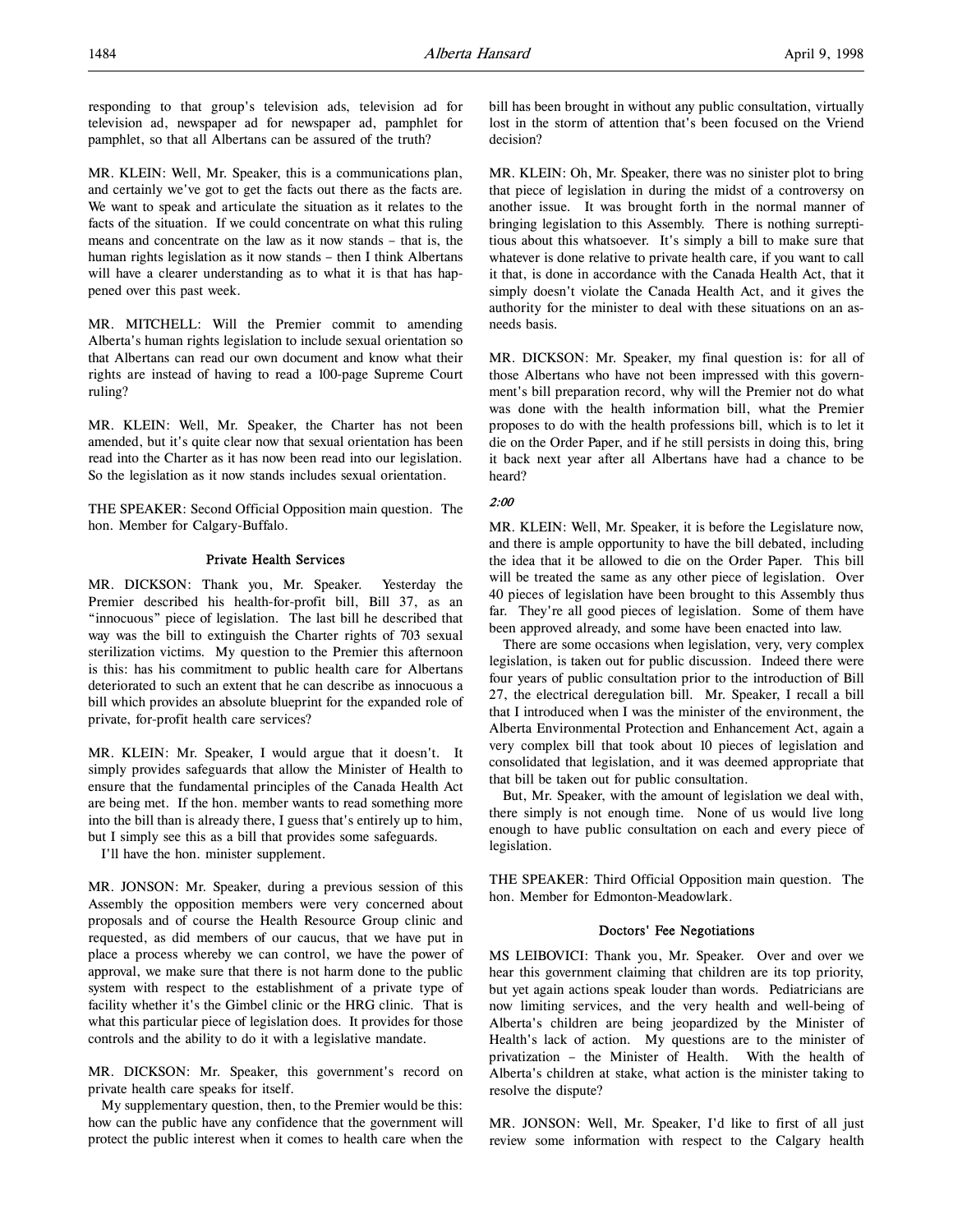authority, because I suspect that the member is alluding to some job action that is evidently occurring in Calgary. We have provided to the Calgary health authority, the authority delivering service which includes the children's hospital, 51 additional millions of dollars in operating expenses, or 7.8 percent; \$105 million in capital and Y2K funding; another \$12 million, or 14.9 percent, to fund provincewide services. So I think we've taken very significant steps to make sure that the regional health authority has adequate funding.

This very unfortunate situation with respect to the children's hospital is part, I guess, of job pressure or part of a negotiation stance. We recognize that the pediatricians are a very, very important part, as are all doctors, of our overall health delivery system, but we stand ready to meet at the table to negotiate a contract with the Alberta Medical Association, Mr. Speaker. We are continuing to pay all doctors in the province. The Alberta Medical Association itself some months ago requested that there be a two-month extension of the agreement, which we agreed to. Therefore, I think we are supporting health care in this province, including the children's hospital's patients.

MS LEIBOVICI: Well, it's interesting to note that the Minister of Labour and the Premier were able to settle the support worker and LPN strikes within one day. What are you doing to settle the job action by the doctors?

MR. JONSON: Well, Mr. Speaker, certainly I commend the Premier and the Minister of Labour with respect to that particular dispute. However, as I recall, that had gone on over a long period of time, and there was already the stage of mediation taking place over a lengthy period of time. Also, I believe, a contract had run out.

Mr. Speaker, in this particular case, we want to be able to meet with the doctors and ascertain what their current negotiating position is. Quite frankly, we do not want to go by media reports, and we would like to get back to the table to ascertain that.

MS LEIBOVICI: Well, is the Minister of Health then saying that he is waiting for the Premier to pick up the phone to Bill Anderson and settle the dispute today? What are you doing about it? It's time to settle it.

MR. JONSON: Mr. Speaker, I have met with our negotiating team. They continue to endeavour to set up a meeting with the Alberta Medical Association. The hon. member says that's not good enough. I cannot understand why, when the parties involved are quite prepared to sit down and negotiate.

THE SPEAKER: The leader of the ND opposition.

#### Sexual Orientation

#### (continued)

MS BARRETT: Thank you, Mr. Speaker. I'm pleased that twothirds of the government caucus agreed today to follow the Premier's lead and accept the Supreme Court ruling in the Vriend case. However, I am concerned that the government's decision to try to build legislative fences around the decision will only prolong the agony felt by gays and lesbians in this province for at least the next six weeks, if not longer. I wonder if the Premier would clarify something from the news release issued earlier today by the government. Why did it link pedophilia to homosexuality when the Premier knows full well that the vast majority of pedophiles are heterosexuals and that pedophilia has nothing to do with equality rights for gays and lesbians?

MR. KLEIN: The only reason that was mentioned in the news release, Mr. Speaker, is that this was one of the issues that has been raised publicly, you know, through information or misinformation. I think we need to look at some of these questions. Again, there is nothing surreptitious about this. These are some of the concerns that have been raised by Albertans. We have a task force in place that will continue to do its work and look at some of these issues.

MS BARRETT: Okay. I'll accept it on face value.

Mr. Speaker, this has been a seven-year roller coaster for a lot of people. I'd like to ask the Premier what he believes is to be gained by these so-called public consultations in such an emotionally charged atmosphere? Can he defend the necessity of this? Why can't it wait?

MR. KLEIN: Well, Mr. Speaker, it's just a natural extension of what the caucus did today relative to not invoking the notwithstanding clause. I think we have to address these questions as soon as possible. To bury our heads in the sand and to say that these issues do not exist would be fundamentally and morally wrong. There is a very, very large constituency out there who is concerned about some of these issues, and I think they have to be addressed.

MS BARRETT: Well, Mr. Speaker, if the Premier is so determined to hold these additional public consultations, why are they being conducted by a cabinet committee, some of whose ministers have very outspoken opinions on the subject, rather than an impartial body, the impartial body that should be doing it, the Human Rights and Citizenship Commission? [interjections] They did it before.

MR. KLEIN: Well, Mr. Speaker, we would like to look at these situations as a government, and if the ND opposition wants to look at these situations as the third party, they're perfectly entitled to look at these matters. At some point it will come back to our caucus, perhaps to this Legislative Assembly, and we'll have the discussion on it.

THE SPEAKER: The hon. Member for Wetaskiwin-Camrose, followed by the hon. Member for Edmonton-Rutherford.

## Educational Consortia

MR. JOHNSON: Thank you, Mr. Speaker. To the Minister of Education. In 1995 the Department of Education provided a three-year commitment of nearly \$2 million to establish regional consortia to support in-service training and professional development for educators and providers of education. Today I understand that there are six such consortia serving various areas of the province. Now that the initial three-year period has elapsed, what is the minister's evaluation of the consortia in serving the needs of their stakeholders?

#### 2:10

MR. MAR: Mr. Speaker, I have gotten feedback on the success of consortia throughout the province of Alberta. I think that they have done a very fine job in providing in-servicing for new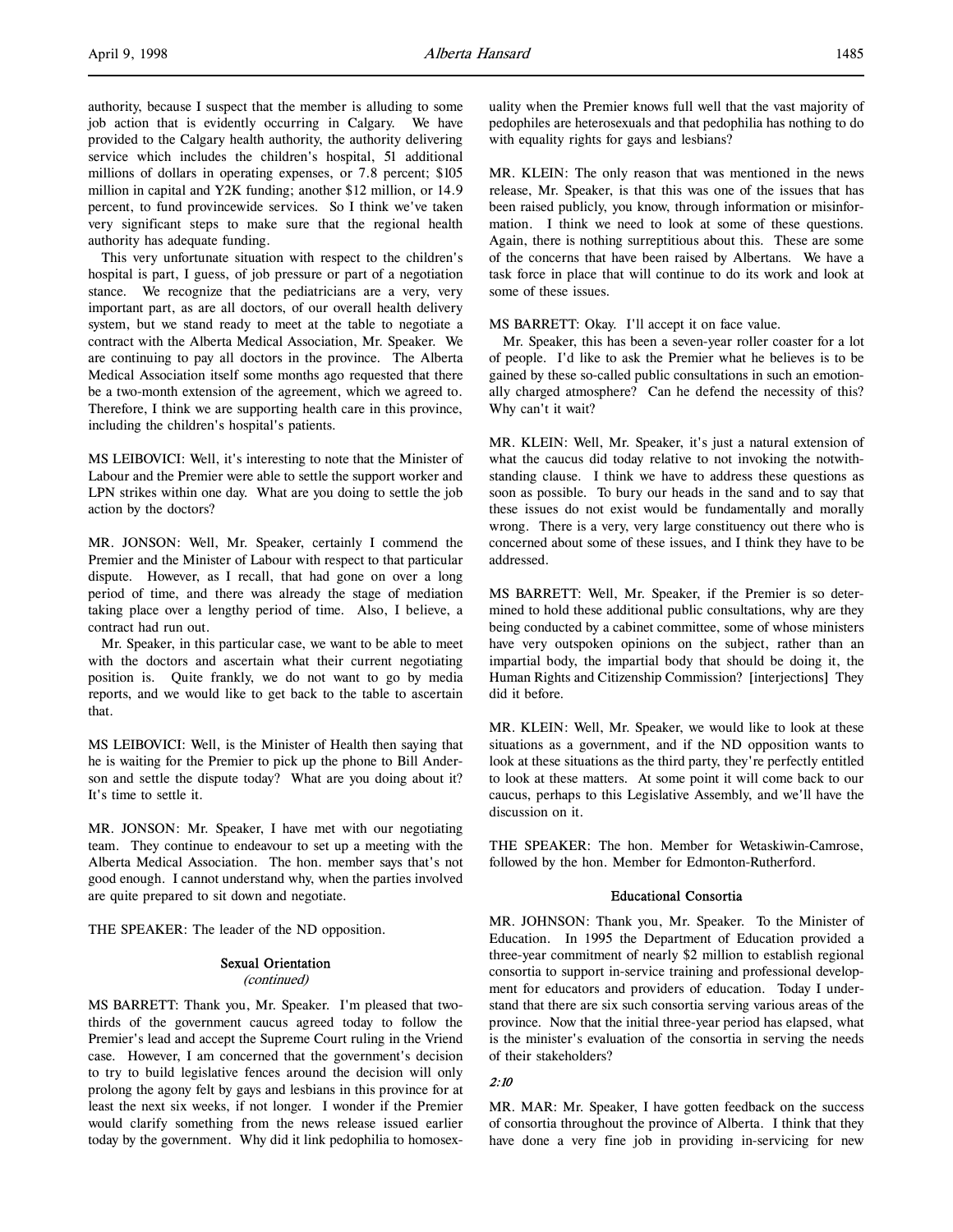initiatives like school councils and site-based management. As well, the in-service training has been provided to a wide number of stakeholders, people who have influence in student learning: teachers, school councils, school trustees, and administrators. In the first full year of the implementation of consortia, more than 13,000 people had received in-servicing, and the satisfaction level expressed by participants has been very high. Satisfaction levels for participants are at the 95 percent range. The results of random satisfaction surveys to measure how well consortia are doing have also been consistently high, and the feedback overall has been very positive.

MR. JOHNSON: To the same minister: now that the funding period has elapsed, how will regional consortia be funded in the future?

MR. MAR: Mr. Speaker, at the outset the consortia were designed to operate independently and become self-sustaining with jurisdictions and schools and partner organizations providing their expertise and paying expenses for representatives of consortia boards of directors and providing in-kind services, things like office space and technology support. The funds for the professional development and the curriculum in-service are included in the basic instruction block. As the member indicated, \$2 million was provided for the first three years for infrastructure and inservicing. Consortia have indicated that they need more time in order to get their own funding in place. Government funding for this program was scheduled to end August 31 of this year. In response to the consortia, who have indicated that they need more time for this transition, we will provide an additional \$800,000 for the 1998-99 year for infrastructure, and consortia will continue to fund their own programs on a self-sustaining basis.

MR. JOHNSON: Finally to the same minister: are all regions of the province served by at least one of these consortia?

MR. MAR: Mr. Speaker, all but two separate school boards currently participate in consortia. I understand that one of those separate school boards is on the verge of signing on but has not yet done so. About 40 funded private schools also access the services of consortia. All school authorities have access to the services of a consortium. So there is very broad support and wide access to this program by stakeholders throughout the province of Alberta.

THE SPEAKER: The hon. Member for Edmonton-Rutherford, followed by the hon. Member for Banff-Cochrane. [applause]

#### VLT Plebiscites

MR. WICKMAN: Through you, Mr. Speaker. Mr. Premier, in the past you have promised – let me remind you: you have promised – to remove VLTs within seven days of the filing of a successful petition. Not the Gaming and Liquor Commission but you, Mr. Premier. In light of the decision by the highest court of Alberta in regards to the Wood Buffalo petition, will you commit to your original promise and remove the machines now?

MR. KLEIN: Mr. Speaker, indeed it is the policy of this government that when municipalities hold a plebiscite and if the plebiscite is to remove the machines, the resolution would then be forwarded to the Alberta Liquor and Gaming Commission, and in accordance with policy the commission would remove the

machines. We cannot tell the commission – it is a quasi-judicial body. Certainly they are aware of the policy. They know the policy, and indeed the policy has been followed in two instances. In the town of Rocky Mountain House and in the town of Sylvan Lake VLTs were indeed removed. They were not removed in the town of Lacombe, where the validity of the plebiscite was challenged and it was ruled that the plebiscite indeed was not valid. Therefore, there might or there might not be another plebiscite. I don't know what the town council there plans to do in Lacombe.

Mr. Speaker, with respect to Wood Buffalo, I don't know as of this moment where the resolution of the council is, whether that resolution has been communicated to the commission. If it has, it will be up to the commission to act or to withhold action, pending an application by the appellant to the Supreme Court of Canada. Now, I understand . . . [interjections]

Well, first of all, Mr. Speaker, the rules are quite clear. Once notification has been received by contract that the machines are to be removed, the seven days' notice has to be served. That is under the contract. So even if we received the notification today, there would still be seven days before the machines are removed. That is the law, and that is a contractual obligation. If there is a subsequent court action, then I think the commission will take a look at that court action and will rule whether it's deemed appropriate in light of the court action to remove the machines.

MR. WICKMAN: Mr. Premier, let me get this clear. Through you, Mr. Speaker: Mr. Premier, are you now saying that you're prepared to use further pending court action as a stalling device in the removal of these machines?

MR. KLEIN: No, Mr. Speaker, I'm not saying that at all. This government does not get involved at that level. We are not going to get involved in any court cases relative to the removal of machines. I understand that the individual, the hotelier who took the case to the Alberta Court of Appeal and lost is now giving consideration to an application to the Supreme Court of Canada to have that case reviewed by the highest court.

MR. WICKMAN: Mr. Speaker, through you to the Premier. Mr. Premier, my last question: will you now do the honourable thing and hold a provincewide plebiscite and deal with this issue once and for all?

MR. KLEIN: Well, I'm glad the hon. member has been keeping up to date on this issue because we've been through it many times in this Legislative Assembly. The Gordon report clearly states – and it was a recommendation that was accepted – that this whole matter of gambling would be reviewed by the end of August 1998. That review is now taking place, Mr. Speaker, as it relates to VLTs as well as all other forms of gambling. Really, the culmination of this review will take place near the end of this month in Medicine Hat when we convene a summit and bring all parties together relative to the issue of gambling, including the issue of VLTs. Hopefully, we'll be able to frame some recommendations coming out of that meeting and take whatever action then is deemed to be appropriate.

THE SPEAKER: The hon. Member for Banff-Cochrane, followed by the hon. Member for Edmonton-Mill Woods.

#### Public Service Salaries

MRS. TARCHUK: Thank you, Mr. Speaker. My question today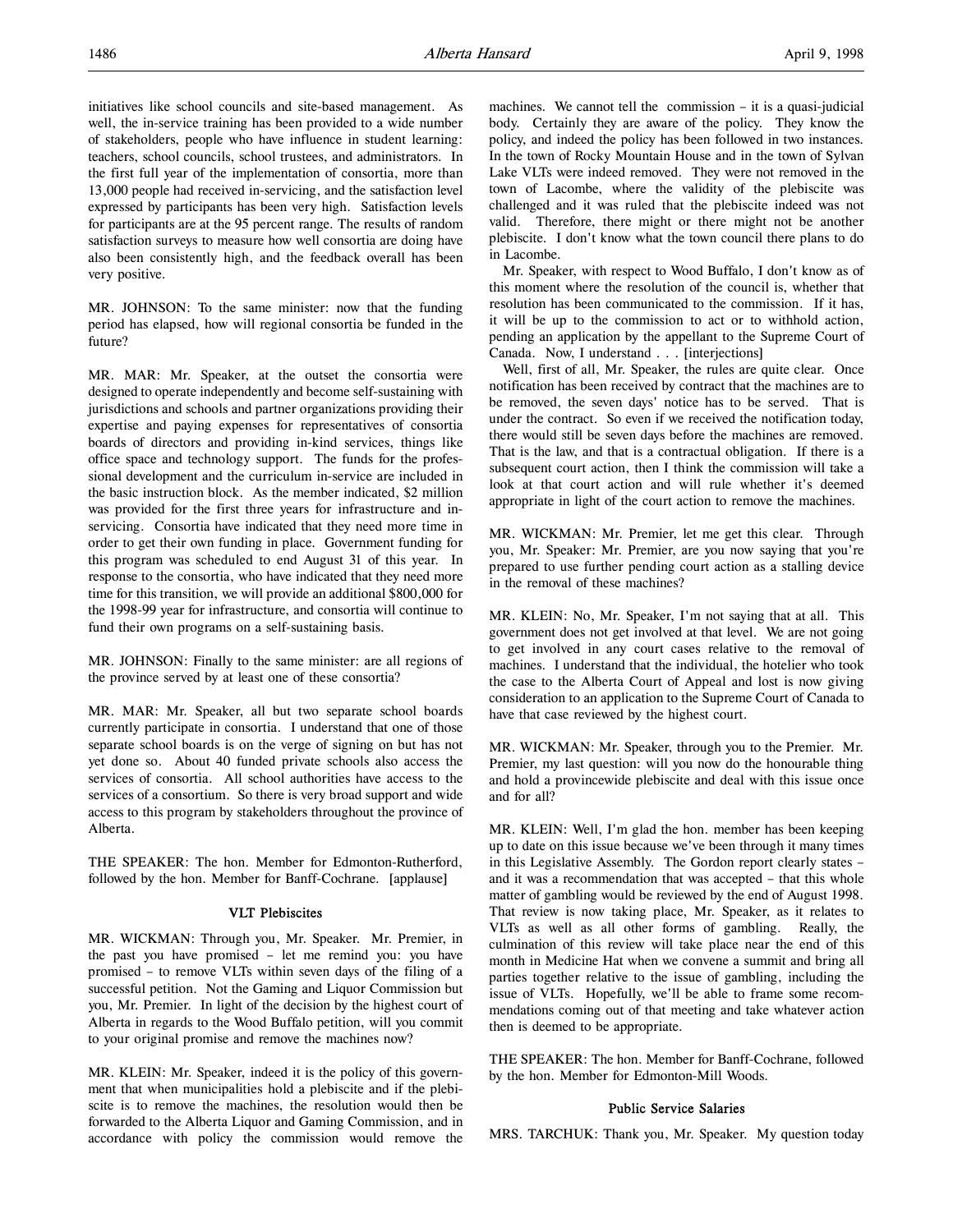is to the minister responsible for the personnel administration office. As we all know, the government is currently in contract negotiations with over 20,000 members of the Alberta Union of Provincial Employees. Will the minister please update the House on the status of these negotiations?

MR. DUNFORD: I'd be glad to, Mr. Speaker. First, let me start, though, by indicating that we acknowledge that the Alberta public service contributed very significantly to this province's fiscal success, and those efforts deserve to be rewarded. I'm pleased to report to the House today that government employees have recently ratified a master agreement that covers issues such as hours of work, working conditions, and the return of three unpaid holidays. In addition, seven of 12 bargaining subsidiaries have ratified deals for an additional 2.3 percent effective September 1, 1997, and 2.25 percent effective September 1, 1998. Those subsidiary agreements also include an achievement bonus of 2 percent for employees, which will be included in their April paycheques. I'd like to assure the House that negotiations are progressing with the remaining bargaining subsidiaries.

## 2:20

MRS. TARCHUK: Thank you. Mr. Speaker, to the same minister: since the government is making progress with its unionized employees, can the minister inform the House about the new compensation program brought forward today for non-union employees?

MR. DUNFORD: Yes, Mr. Speaker. I'd like to say that ensuring a public service management compensation program that is flexible and market driven was one of the key recommendations, as we all recall, from the Alberta Growth Summit. So the new management reward strategy follows through on that recommendation by focusing compensation on goals set in the ministry business plans. Now, this is the key reason the government brought forward the concept of achievement bonuses in the February budget. The new compensation package for government managers focuses on ensuring that we will be able to retain, attract, and develop the talent and employees required to serve the needs of Albertans into the next century.

MRS. TARCHUK: Mr. Speaker, my final question is to the same minister. Earlier today the minister tabled a report on compensation for deputy ministers. Can the minister inform the House if he plans on implementing all of the recommendations of the report?

MR. DUNFORD: Well, Mr. Speaker, last fall I did ask a privatesector committee to make recommendations regarding compensation levels for deputy ministers and other senior government officials. As mentioned, I did table that report today in the House. The committee was asked to examine the question of appropriate compensation, to compare compensation levels with other jurisdictions, and to make recommendations on salary levels for senior officials. The government will be studying the committee's recommendations and a decision regarding senior officials' pay will be made in the next little while.

THE SPEAKER: Ooh, it sounds to me like the Easter bunny's arrived.

The hon. Member for Edmonton-Mill Woods, followed by the hon. Member for Clover Bar-Fort Saskatchewan.

#### School Achievement Tests

DR. MASSEY: Thank you, Mr. Speaker. A private company has listed 75 schools, many of which, year after year, do poorly on Alberta achievement tests. These schools, coincidentally, are located in low-income areas of the province, in parts of Edmonton, the Northern Lights and the Northland school divisions. My questions are to the Minister of Education. What responsibility does the minister take for the continued poor performance of these schools?

MR. MAR: Mr. Speaker, I would be the first one to agree with the hon. member if he said that the objective of the Department of Education was to improve all of these schools. It has to be noted that the Department of Education, this government, does not as a policy endorse the ranking of schools. That is not the purpose of achievement tests. The purpose of achievement tests is to be able to identify those areas where we have weaknesses and challenges to face and come up with solutions for fixing those problems.

The 75 schools that are referred to in this private report that is put out by an individual – frankly, I think the school boards are concerned about the performance of these schools, but they're dealing with it positively. They recognize the challenges that they have. They know there are some difficulties they'll have to deal with. But those school boards are doing a good job of identifying those problems and putting the solutions in place. Obviously, the solution is not to lower the standards that our schools are expected to achieve but rather to ensure that more schools can jump over the bar. We want every school in this province to succeed, Mr. Speaker.

DR. MASSEY: My question, then, is to the same minister. If ranking isn't the purpose of the achievement tests, why are the scores made public?

MR. MAR: Mr. Speaker, you know, on the one hand the opposition would have us release information pursuant to FOIP, and on the other hand they would have us suppress it. You cannot have it both ways. These achievement tests are done partly as an accountability measure, partly as a way of identifying difficulties and challenges. Obviously this information must be public.

DR. MASSEY: Thank you. Again, to this same minister: given that testing these students year after year is like taking a patient's temperature over and over again without treating the underlying illness, what is the minister doing? Exactly what are you going to do about the problem?

MR. MAR: Well, Mr. Speaker, the analogy presented by this hon. member is not an appropriate analogy because in his analogy he's assuming that these schools aren't improving. In fact, we do want to see a pattern of improvement over time. It would be a good idea to measure the temperature of a patient from time to time to monitor whether or not the treatment you're giving is in fact working. That's what's happening with schools. We are employing new ways, dealing with new solutions of how to deal with problems. For example, the early literacy program: if that's identified as an issue on grade 3 achievement tests, then the introduction of an early literacy program should help improve the results in grade 3 literacy. If it doesn't, then we'll have to go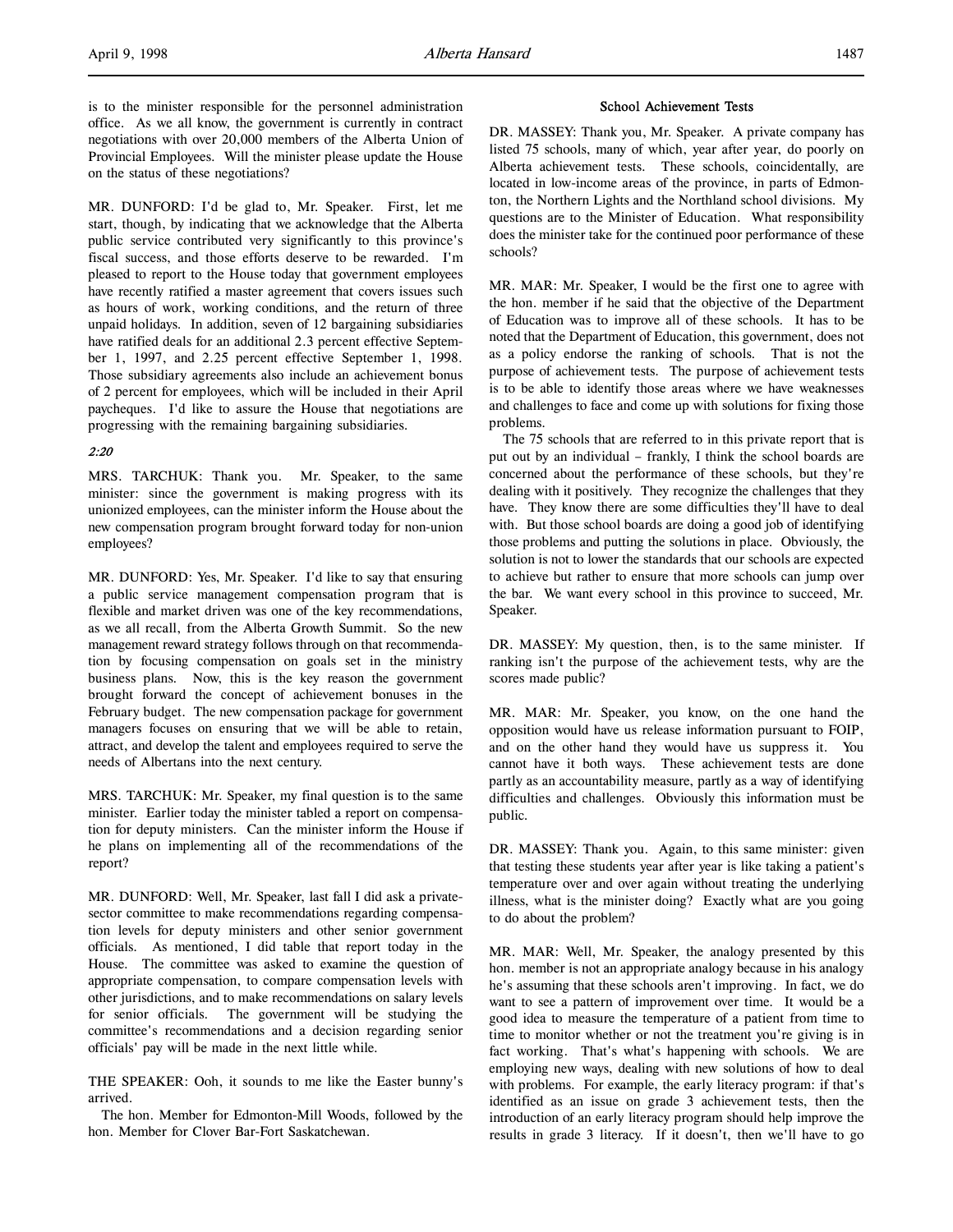back to the drawing board and find out what kind of a program will work.

It's absolutely appropriate that from year to year we measure results, because parents want to know, regardless of the type of program that a school board or a school uses for teaching children, that their kids are learning the material. How we know that they've learned is through achievement tests on an annual basis.

THE SPEAKER: The hon. Member for Clover Bar-Fort Saskatchewan, followed by the hon. Member for Edmonton-Manning.

## Used Oil Management

MR. LOUGHEED: Thank you, Mr. Speaker. Over the past couple of months several constituents have expressed their concern to me regarding the cost and fees charged to them for oil, oil containers and filters, and for oil changes at their local garage. To the Minister of Environmental Protection: can you please explain the purpose behind the development of the Alberta Used Oil Management Association and what's expected to be achieved by that association?

MR. LUND: Mr. Speaker, this initiative came from the industry. AUOMA was formed by the industry, and of course industry recognizes the importance of protecting the environment. They recognized that there were some 32 million litres of used oil that disappeared in the province each year. That's equivalent to one of the supertankers, so it's a lot of oil. Now, of course a large portion of that is consumed, but there is a lot of it that is thrown out and wasted. It is a renewable resource that we should be recycling.

As well as that, there's a very large volume of oil containers and filters that end up in the landfill, so the industry came forward with a proposal that would see those different products brought back and recycled where they can be. In the case of the filters they will be broken down and the material used for new products.

MR. LOUGHEED: Thank you, Mr. Speaker. My constituents also have questions regarding the reason they do not receive a refund when they return oil filters and used oil to the appropriate recycling station.

MR. LUND: Mr. Speaker, I think it's unfair to compare this particular program with the deposit/return system we use for bottles. When they brought the proposal forward, I did ask them that very same question. It was interesting. They were really concerned relative to the oil that in fact if there was a return, there would be a temptation to use solvents or other materials to mix with the oil to increase the quantity, and that could render the oil unusable.

As to the containers and the filters, to set up another system and track the money and actually have it paid back out again adds a very large administrative cost. So the fact is that there's going to be an attempt to see, through education, if we can't get the program to work without the return.

## 2:30

MR. LOUGHEED: Thank you, Mr. Speaker. Given that there's been no change in the behaviour of some people with respect to getting rid of their used containers and filters, does the minister have any mechanism in place to prevent this and achieve the objective; namely, to lessen pollution?

MR. LUND: Mr. Speaker, before we implemented the program – and incidentally, the only involvement of government was to pass a regulation that put in motion the charge. This, as I said earlier, was an industry-driven initiative. We believe – and we got this information from the six sites that were demonstration sites prior to the implementation of the program provincewide – that through education and awareness in fact we will see the recovery increase. There are currently about 200 sites in the province that accept oil. There are some 50 sites that will be bottle depots, ecocentres, so you can take your bottles, oil, and containers all to one location, but there are some other locations that just accept the oil, oil filters, and containers.

THE SPEAKER: The hon. Member for Edmonton-Manning, followed by the hon. Member for Innisfail-Sylvan Lake.

## Support for Municipalities

MR. GIBBONS: Thank you, Mr. Speaker. The Minister of Municipal Affairs has totally ignored the Growth Summit and has passed the buck to yet another committee. Well, Madam Minister, your new committee just doesn't cut it. Even after years of cuts and sacrifices both Edmonton and Calgary have made it clear that property taxes still must go up. My questions are to the Minister of Municipal Affairs. Why do committees come first and taxpayers second?

MS EVANS: Well, Mr. Speaker, they don't come first and taxpayers second. I'm totally unclear on what the hon. member is referencing.

MR. GIBBONS: My second question: what was the point of inviting the municipalities to the Growth Summit if you're going to reject their recommendations?

MS EVANS: Mr. Speaker, I think there's clear evidence that our government hasn't rejected their recommendations. As I repeated earlier this week, our Premier is chairing a task force on infrastructure. We're working diligently with municipalities and their associations to resolve those issues. We're examining the impact of education and property taxes in those high-growth areas which have had large increases for taxpayers. We have provided dollars this year for assessors and assessment methodology so that we can improve by \$5 million the grants to municipalities to help them offset the costs that are being maintained and claimed as a result of the assessments and the move to market value assessments.

Probably the most outstanding thing we have done, with the participation of both rural and urban municipalities, is engage in intermunicipal seminars on planning. We've gone to regions throughout the province on five different occasions and had huge response from people who are working to become more cooperative, more together in their planning, collaborative, sharing their resources.

Mr. Speaker, I hear far fewer complaints from municipalities than I do from the hon. members.

MR. GIBBONS: Mr. Speaker, my last question is to the same minister. Why does the government continue to encourage increases in property taxes with another 40 percent cut in municipal assistance?

MS EVANS: Mr. Speaker, I'd like to again address the matter of what the business of Municipal Affairs is. We engage throughout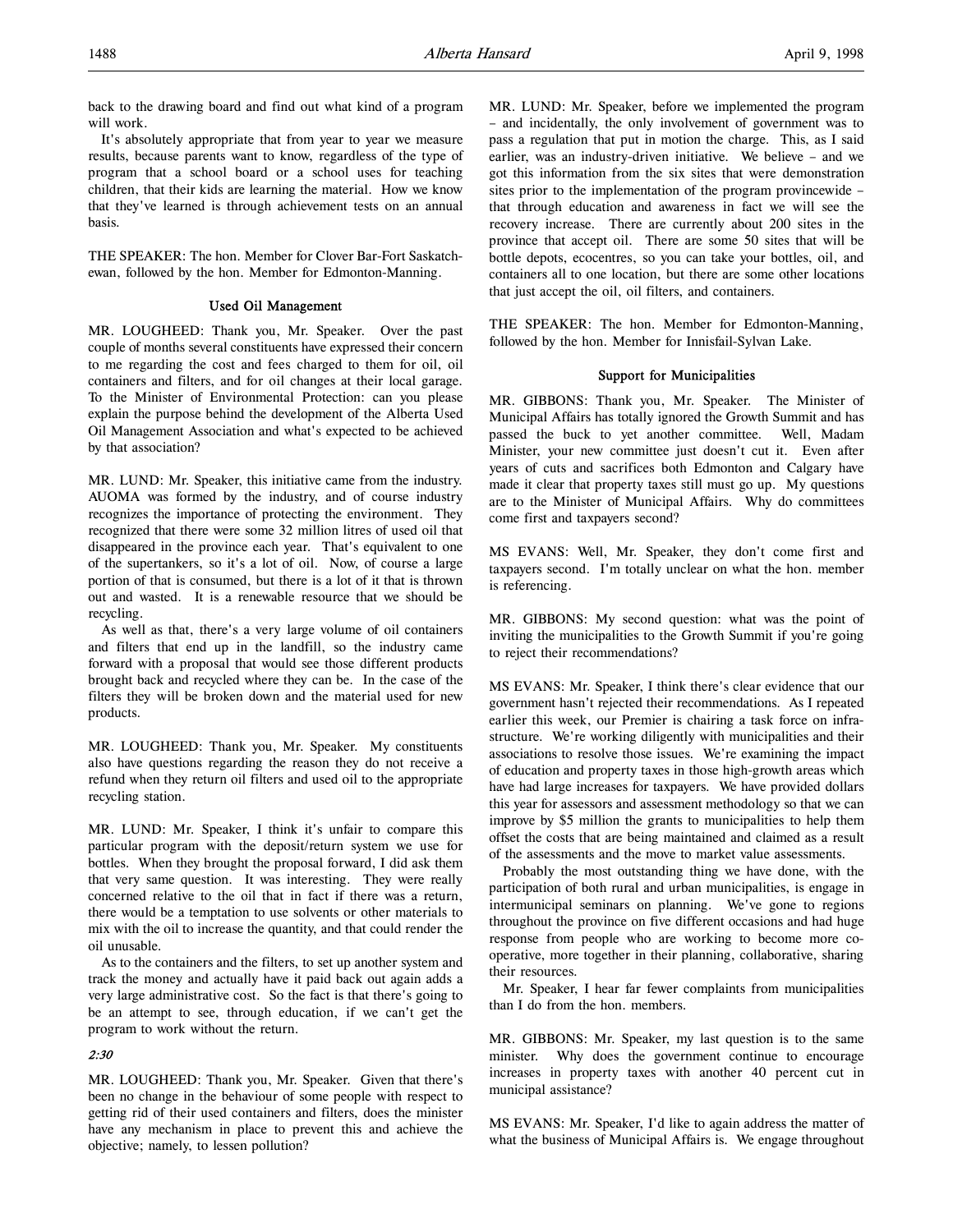the province in assuring that assessments are as accurate as possible. We do not advocate tax increases. We do not maintain in any way that people should be increasing taxes, but we recognize and respond responsibly to those people who recognize that they have needs in their community, and we acknowledge that they have taken action that's appropriate to benefit their own ratepayers.

THE SPEAKER: The hon. Member for Innisfail-Sylvan Lake, followed by the hon. Member for Spruce Grove-Sturgeon-St. Albert.

## Farm Fuel

MR. SEVERTSON: Thank you, Mr. Speaker. The president of the Alberta Sod Growers Association has contacted me as well as other sod farmers in my constituency. They are concerned that they have recently lost their right to use farm fuel to haul their products to market. My question is to the Provincial Treasurer. Can the minister advise if this is in fact the case?

MR. DAY: Let me be very clear, Mr. Speaker: yes and no. The way the issue has developed, it was never actually the policy of the government that the sod farmers would be able to use the exempt fuel. To clarify it but also to help them in terms of transporting their product on their own property and doing their work on their own land, it was put in regulation that they were able to use the exempt fuel on their own land, but it was very clear in the regulation that they could not use exempt fuel if they were out on the highway and hauling to a consumer, either retail or wholesale.

What happened was a particular producer became, I think, creative – and I'll use that in the proper entrepreneurial sense – and actually struck a lease agreement with a retailer, leasing the land around that retail operation. Then the sod farmer was able to truck the product down the highway and actually to the retailer, but the farmer was leasing the land. So then he said, "That's actually my land, and I'm allowed to travel on my own land," et cetera. It went to a court case, and the court case determined that the regulation needed to be changed to really make it clear that it would only be actually on their own existing land. So it never was a policy, but some creative entrepreneurial spirit took over, and it began to happen in practice.

MR. SEVERTSON: Thank you, Mr. Speaker. My first supplementary is to the same minister. It is my understanding that most Alberta sod farmers had reacted to the court case by getting farm plates on their trucks and using farm fuel. Why is it that sod farmers were not made aware of the upcoming changes?

MR. DAY: Actually, Mr. Speaker, we were not aware that following the case sod farmers began to do this as a matter of practice. It was indicated at the time to the industry that because of the court case, as soon as the Fuel Tax Act came up for revision, in fact the regulation would be made very clear and that practice would come to an end. That act didn't come up for revision until this year, so it sounds like over time just because of an absence of statement on it, more and more of the sod farmers actually began in practice to do this.

MR. SEVERTSON: Mr. Speaker, my final supplementary is to the same minister. Sod farmers typically sign contracts a year in advance and can't change the pricing that they have set. They are now caught in the squeeze because they thought they qualified for the use of farm fuel. Will the minister consider relief for these farmers so they will not lose?

MR. DAY: Mr. Speaker, the Member for Innisfail-Sylvan Lake has been doing some good work on this, pretty aggressively I might add, and hasn't given me any rest on it. I've had officials actually check the situation and look at the implication, even if there are any implications on the budget process. My feeling is that he makes a valid point on behalf of the industry, that rather than pointing a finger of right or wrong or who should have communicated what, the fact is that these particular producers have purchased fuel and do have some long-term contracts based on the fact that they thought they were going to receive this benefit. So the member can announce to that industry that we will put a moratorium on our plans for this year in terms of the benefit. The producers will continue to enjoy that benefit for this year. We'll immediately start a consultation process with them to see what the implications will be for '99. I don't want them making long-term contracts now, but for this year we'll put that moratorium in place.

THE SPEAKER: The hon. Member for Spruce Grove-Sturgeon-St. Albert and then the hon. Member for St. Albert.

#### Long-term Care

MRS. SOETAERT: Thank you, Mr. Speaker. While this government hides its inaction behind task forces, seniors in this province are ending up in long-term care facilities far away from their spouses, from their families, and from their friends. Seniors and their families are told that there are seamless boundaries between health regions, but the reality is that seniors from Morinville, who should be placed in St. Albert or Westlock, are being sent off to Mayerthorpe, an hour and a half away. Just last week the Minister of Health was suggesting that seniors from Peace River should be placed in long-term care beds in McLennan. My questions are to the Minister of Health. Is it government policy that a husband, wife, or child should have to travel two or three hours to give care and comfort to a loved one in a long-term care facility far away, like Peace River to McLennan or Morinville to Mayerthorpe?

## 2:40

MR. JONSON: Mr. Speaker, first of all, the overall policy of most of the regional health authorities is to have seniors as close to their family and home as possible. In terms of overall planning, most of them also do use a first-available-bed policy in terms of someone who's been in acute care being transferred to a long-term care facility. Then as soon as possible and there are opportunities to transfer, they work the person back to their home community. I've found, examining this issue, that it is working, and seniors do get back to their home area.

Now, we should be very clear, Mr. Speaker, because I think there has been a misleading reference made with respect to the Peace River situation. Yes, some weeks ago the Minister of Public Works, Supply and Services and myself did tour five hospitals in total in the Peace River country, and we were looking at the long-term care pressures in Peace River. Now, our observation was that there was capacity, that there were a number of beds available in McLennan. McLennan is about a half-hour drive from Peace River, as I understand it. The other thing is that we were advised that a number of the residents in Peace River are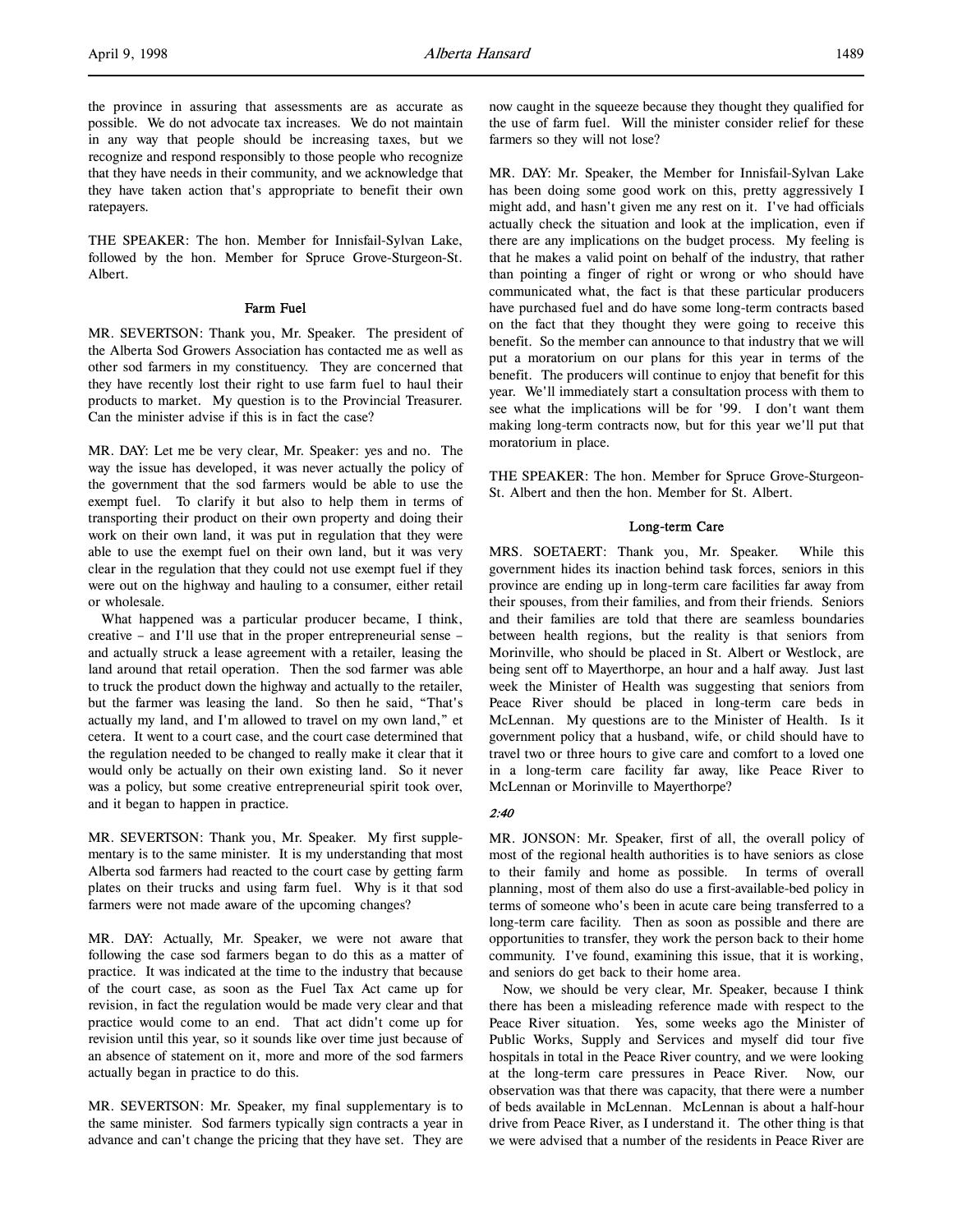MRS. SOETAERT: Thank you. Mr. Speaker, given that these policies aren't working because there aren't enough beds in the right places, I'd like to know what the minister is going to do right now to make sure that families can be closer together.

MR. JONSON: Well, Mr. Speaker, first of all, I just went through an example that I think the hon. member was not portraying quite correctly. That is that there are beds available close to the residences or the sites that we were discussing. The observation we made was that, yes, there was an opportunity to move people closer to their home communities.

Now, with respect to the overall system, Mr. Speaker, as I've said, yes, we do have an aging population, and we have a longterm care review committee that's working on long-term planning. We do have our health authorities with a policy for getting seniors back to their preferred location. Yes, it also does take some time in some cases because we have to work through the capacity of the number of beds that are available in the system.

MRS. SOETAERT: Thank you. When will the minister instruct each health authority to stop discriminating against long-term care patients who live outside of their RHA's boundaries? WestView and Aspen cannot even get on the Capital list. They can't even get on the list.

MR. JONSON: Mr. Speaker, if a person is resident in the Aspen health authority, it would seem logical to me that they would make their first effort to locate people within the Aspen region. I'm quite aware of the Aspen region and have had some first-hand experience in this area over the past number of months. They do endeavour and I think they are finding beds for their long-term care patients. I agree that they follow the first-available-bed policy, but they do make a conscious effort to move people back to their preferred location.

## head: Members' Statements

THE SPEAKER: Hon. members, we'll begin Members' Statements in 30 seconds from now in this order: first of all, the hon. Member for Calgary-Glenmore, then the hon. Member for Edmonton-Ellerslie, and then the hon. Member for Calgary-Currie. So in 30 seconds from now I'll call on the hon. Member for Calgary-Glenmore.

## Wong Family Centennial

MR. STEVENS: Mr. Speaker, one of my constituents, Jim Wong, brought to my attention the wonderful occasion of his family celebrating their 101st anniversary in Alberta. Given the family's strong connection to the Olds area, the hon. Member for Olds-Didsbury-Three Hills and I cast lots for the privilege of giving this statement, and I'm pleased to be speaking this afternoon.

In 1897, Wong Yet, an adventuresome young man from Taishan county in south China, embarked on a long sea voyage to Canada, known as the land of the golden mountain. He settled in the tiny prairie hamlet of Olds in the North West Territories. Wong Yet was a hardworking, frugal man with an instinct that this region held promise for his family and future generations. He

started a hand laundry, which flourished, and in 1903 summoned his son, Wong Pond, to join him. Together they expanded the laundry to include a restaurant and bakery that became the gathering place for local farmers, ranchers, and merchants. Wong Yet was known fondly as Daddy Wong.

Wong Pond founded the Public Lunch Cafe in 1918, which is still in operation today. The building is a candidate for replication in Calgary's Heritage Park for inclusion as a typical prairie Chinese restaurant. In 1922, Wong Pond's son Frank arrived from China, and together they added a theatre, billiards hall, and barbershop to the restaurant business. Frank married Irene Won, a school teacher from Victoria, B.C., and they raised five children. Like Wong Yet and Wong Pond, Frank and his family were active in the Olds and district community. Frank Wong earned a solid reputation for integrity and honesty throughout the region.

Frank passed away in 1996, and a trust fund for the Olds hospital was established in his memory. Irene Wong, now 94, continues to live at the family home in Olds.

The 101 years have passed quickly. Alberta has changed from a desolate prairie territory to a thriving, multifaceted province. The Wong family thank their forefathers for having the courage and vision to come to Alberta and for providing them with the opportunity to prove that Canada is indeed the land of the golden mountain.

THE SPEAKER: The hon. Member for Edmonton-Ellerslie.

## National Wildlife Week

MS CARLSON: Mr. Speaker, this is National Wildlife Week. This week focuses our attention on one of the most important natural resources: wildlife. Alberta is fortunate to still have a few relatively unspoiled areas of our province where woodland caribou, wood buffalo, and grizzly bears can roam and the odd wild Tory.

Human pressures are breaking these areas into smaller and smaller pieces. Seismic lines, roads to oil and gas wells, and logging dissect the landscape in even remote areas, often opening the way for more human traffic and disturbance from hikers, hunters, and all-terrain vehicles.

Protecting the natural habitat is essential if we are to protect the rich diversity of wildlife that we still have in Alberta. The government has its special places program that is intended to do this. In many cases, these so-called protected areas allow too many competing activities that will inevitably affect the wildlife populations. The government has set up a committee to work on protecting our endangered species. That committee consists mainly of those who use the land rather than wildlife experts, who know and understand the needs of the endangered species. We must not wait until a species is on the vulnerable or endangered list before taking action. By then it may be too late, for once their habitat is gone, there is nowhere for these animals to live.

We have seen the effect of human pressures on our fish populations. People warned the government years ago that better management was needed to protect our fish stocks. Recently I received a list of 150 Alberta lakes that show that the walleye stocks have collapsed in about a quarter of them and were vulnerable in another quarter. How many years will it take for those fish stocks to recover? Wouldn't it have been better to take action earlier to limit fishing and protect spawning areas? I think attention to the protection of spawning habitat is particularly important this year when National Wildlife Week has as its focus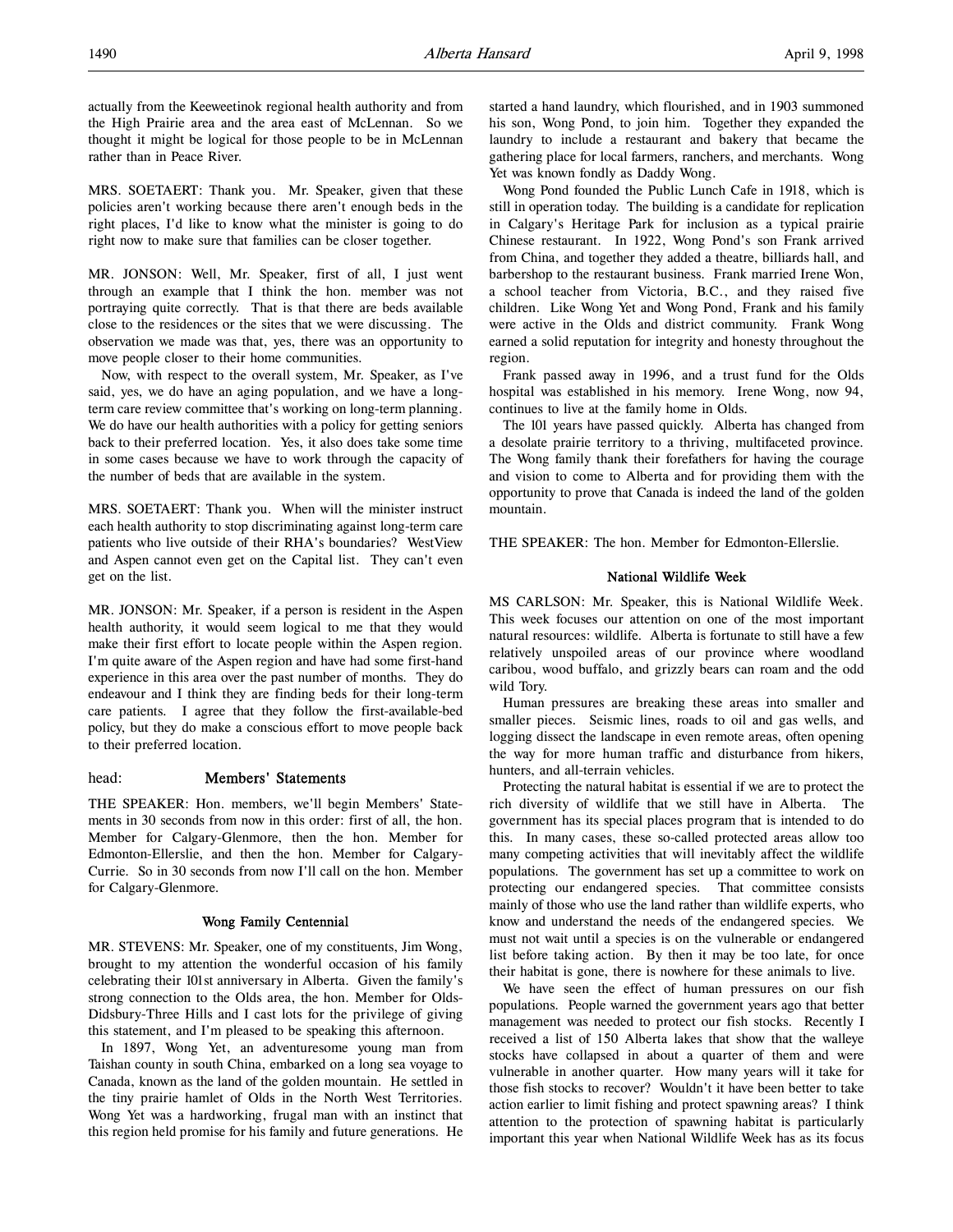to protect our shorelines. But the lesson we must learn from this situation with walleye, northern pike, and other fish is that we must not make the same mistakes with all of our animals.

I would like to commend the work of those who fight to protect our wildlife and their natural habitats and ask the government to work with them.

THE SPEAKER: The hon. Member for Calgary-Currie.

#### 2:50 J.R. Shaw

MRS. BURGENER: Thank you, Mr. Speaker. Each year four people are named to the Canadian Business Hall of Fame. On April 1, 1998, Calgarian J.R. Shaw, chairman and chief executive officer of Shaw Communications Inc., was inducted into the Canadian Business Hall of Fame. Founded by Junior Achievement in 1979, this award recognizes outstanding Canadian entrepreneurs. Chosen for his vision, standard of excellence, and contribution to Canada's prosperity, J.R. Shaw is an inspiration to all Albertans.

J.R., as he is fondly known, is the chairman and chief executive officer of Shaw Communications. The cable and communications company he founded in 1966 now serves an estimated 20 percent of the Canadian cable and television market. J.R. built a small family business into a true western success story. A diversified Canadian communications company, Shaw provides electronic link to millions of people through cable television, telecommunications, high-speed Internet access, paging, special television programming networks, radio, satellite and digital delivery of music.

The Shaw name is well known, but I'd like to highlight two programs that we should focus on. Shaw Communications has been a leader in the YTV programming, which has capitalized on Canada's reputation in children's television. It also has an innovative partnership with Access TV in developing and delivering postsecondary educational programs and opportunities.

I ask the Members of this Legislative Assembly to join me in congratulating a Calgarian, J.R. Shaw, a 1998 member of the Canadian Business Hall of Fame.

#### head: Projected Government Business

THE SPEAKER: The hon. Opposition House Leader.

MR. SAPERS: Thank you, Mr. Speaker. I would now call upon the Deputy Government House Leader to share with the Assembly the projected government business for the week following our break.

THE SPEAKER: The hon. Deputy Government House Leader.

MR. HANCOCK: Thank you, Mr. Speaker. I'm pleased to advise the House that on Monday, April 20, after 1:30 p.m. under Government Bills and Orders for second reading we anticipate dealing with Bill 35, presuming we don't complete dealing with it today, Bill 39, Bill 41, Bill 21, and Bill 38, and then as per the Order Paper. After 8 p.m. under Government Bills and Orders in Committee of the Whole: Bill 25, Bill 35, Bill 39, Bill 41, Bill 21, Bill 38, and Bill 27, and then as per the Order Paper.

On Tuesday, April 21, after 4:30 p.m. under Government Bills and Orders for third reading: bills 20, 23, 28, 29, 30, 33, 36, 24, 13, and then as per the Order Paper. At 8 p.m. under Government Bills and Orders we would anticipate proceeding with bills 2, 37, and 27.

On Wednesday, April 22, at 8 p.m. and on Thursday, April 23, in the afternoon under Government Bills and Orders we would anticipate proceeding as per the Order Paper: on Wednesday, Committee of the Whole, and on Thursday, third reading and Committee of the Whole.

head: Orders of the Day

head: Private Bills head: Third Reading

## Bill Pr. 3 Alberta Wheat Pool Amendment Act, 1998

THE SPEAKER: The hon. Member for Little Bow.

MR. McFARLAND: Thank you, Mr. Speaker. I move third reading of Bill Pr. 3, the Alberta Wheat Pool Amendment Act, 1998.

[Motion carried; Bill Pr. 3 read a third time]

# head: Government Bills and Orders head: Second Reading

Bill 40

## Senatorial Selection Amendment Act, 1998

THE SPEAKER: The hon. Minister of Intergovernmental and Aboriginal Affairs.

MR. HANCOCK: Thank you, Mr. Speaker. I'm pleased to rise today to move second reading of Bill 40, the Senatorial Selection Amendment Act, and to speak briefly to it.

The bill, although short in length, I think is an important bill, not important in the sense that it will have a great impact on people's day-to-day lives but important for what it says about Alberta's views on Canada and the role they see Alberta playing in Confederation. As all members of this Assembly will agree, Albertans care deeply about our country, and nowhere was this more evident than during our consultations on the Calgary declaration. Albertans appreciate that Canada has a privileged place in the family of nations and that what Canadians have accomplished together is truly remarkable. Importantly, however, they also believe that Canada can be improved, that the operation of our federal system can be made more effective. Albertans probably more than most Canadians have demonstrated a creative ability to think of new ways of doing things and to devise constructive alternatives to the political status quo.

One of those constructive ideas was and is the reform of Canada's Senate. Albertans were pioneers of the idea of a triple E Senate and leaders in pursuit of the constitutional changes necessary to make it a reality. In 1989 Alberta conducted the very first election of a nominee to the Senate and in 1990 saw the successful candidate, Stan Waters, become the only Senator in Canada's history to have an electoral mandate from the people that he was appointed to represent.

Albertans have made it clear to the government that they do not want Stan Waters to become a historical footnote. Rather, they want to continue to democratically elect people who are to represent their interests in the institutions of government. One would think that this desire would be easily understood and widely accepted. Unfortunately, it is not a desire the federal government has been willing to honour. This refusal to act on Albertans' clearly expressed desire naturally leads me into a discussion of the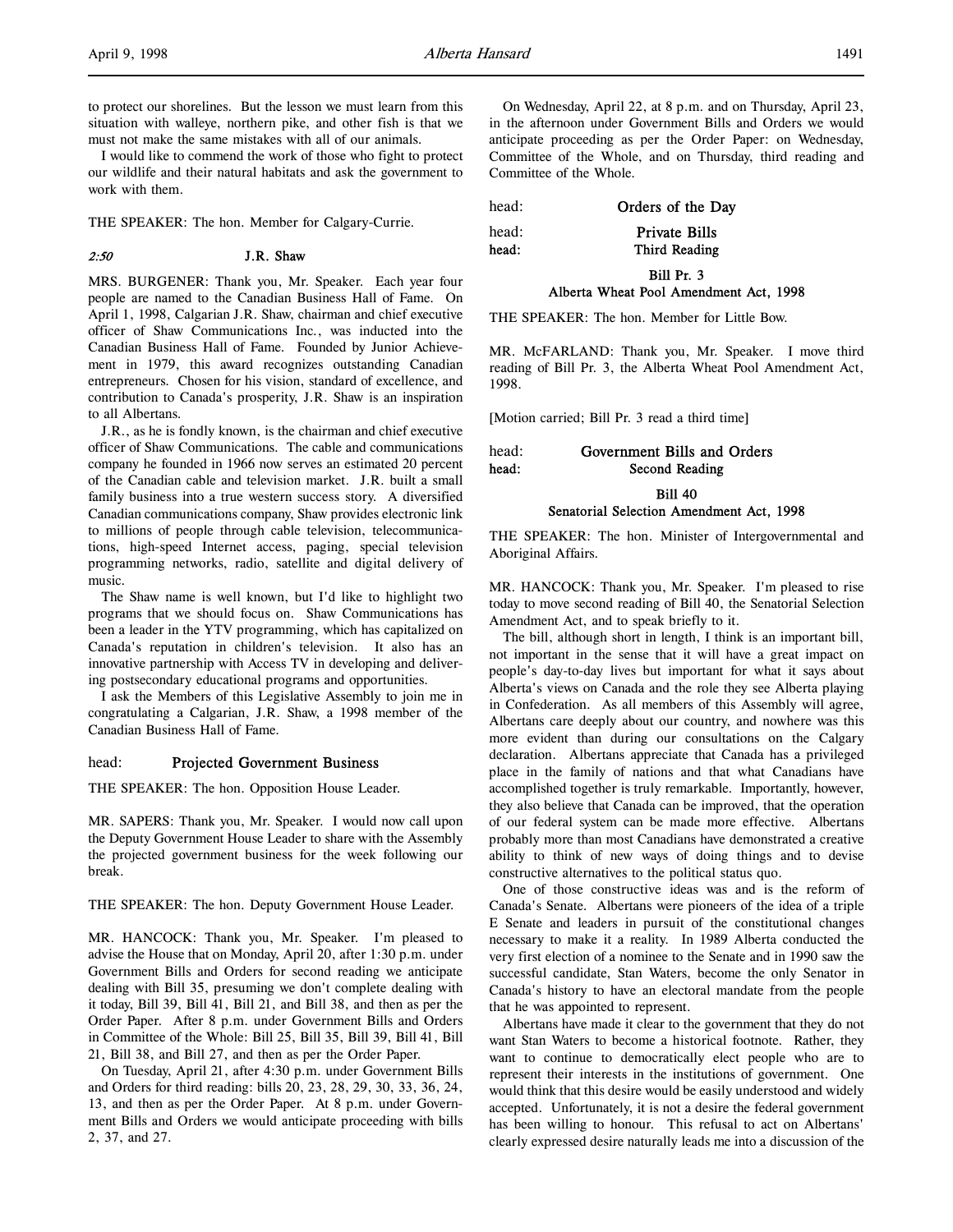purposes of the amendments which are before the Legislature.

When the Senatorial Selection Act was introduced in 1989, the act was premised on the existence of a formal federal commitment made at the Meech Lake negotiations. The parties agreed to appoint Senators based on lists of provincial nominees until such time as agreement on Senate reform was achieved. Alberta seized on this opportunity to push the question of Senate reform forward by choosing to elect its list of nominees. While the federal government of the day was not happy about the government's actions, they were eventually compelled to accede to the wishes of Albertans. With the failure of the Meech Lake accord, however, there is no longer any federal commitment to appoint Senators from provincial lists.

As indefensible as the present Senate is, the expiry of the Meech Lake commitment has allowed the federal government to fall back on the practice of Prime Ministerial appointments. Whenever a vacancy has opened in the Senate, Premier Klein has reiterated the province's position in favour of electing our Senate nominees. Inevitably, the federal response is a polite brush-off and a quick appointment of a new Senator.

It is the practice of rapid appointments that is the first target of the proposed amendments to the Senatorial Selection Act. In choosing to fill Alberta's Senate vacancies rapidly, the Prime Minister has denied Albertans even the opportunity to consider making their own selection for who should represent Alberta in the Senate. Accordingly, the first change that has been proposed to the legislation is to amend the act to allow for the election of nominees whether or not a vacancy actually exists. This would allow Albertans to select their nominee to the Senate. The Prime Minister would then have a much more difficult choice: either to appoint Alberta's duly elected nominee or to directly overrule Alberta's choice of a Senator with his own patronage appointment.

The second objective of Bill 40 also arises out of the different circumstances that currently exist compared to the situation in 1989. In 1989 the province had a fair degree of confidence that the federal government would appoint the eventual winner of a Senate election. By definition, a vacancy existed that needed to be filled, and the federal government was committed to naming someone suggested by the province. While the federal government could stall on filling the vacancy, which it did, eventually the pressure to fill the vacancy with the elected nominee was irresistible.

Now, however, we are amending the act to allow for nominees to be elected potentially years in advance of an actual vacancy. We are also faced with a Prime Minister who has a track record of ignoring the desire of Albertans in this regard to the point where a successful nominee may not be appointed to the Senate for a long time, if ever. As a result, we are building in an option which would allow the province to provide financial support to successful nominees for the time between their election and their appointment to the Senate. A key to exercising this option will be to define exactly what the province expects of a Senate nominee to ensure that Albertans receive value for the money spent.

This is new territory for Alberta. When Stan Waters was elected, no role of office was defined, nor was financial support offered.

If this course of action is chosen, a great deal of thought and reflection will be required before regulations are enacted. I stress again that these provisions only enable the government to pass regulations providing support in appropriate circumstances. They do not commit the government to doing so. In the event of a change of heart by the federal government, Alberta could still

hold Senate elections as vacancies arose, with the expectation that nominees would be quickly appointed to the Senate with no need for support.

#### 3:00

The third objective of the bill is to make sure that the electoral machinery established in the Senatorial Selection Act remains in good working order. As a result of our review of the legislation a number of housekeeping amendments have been made to ensure that references to other acts remain current and that all of the relevant acts operate smoothly together.

The one substantive change arising from this review was an amendment to place the timing of a Senate election on the same footing as the timing of municipal elections. This is only, of course, in the event that the province chooses to hold a Senate election in conjunction with provincewide municipal elections. Making the Senatorial Selection Act consistent with municipal practices will ease the concerns expressed by some municipalities during the 1989 election.

The final objective of Bill 40 is to extend the life of the act until December 31, 2004. I believe a sunset clause is still appropriate for this legislation, because we must allow for the possibility that Alberta's long campaign for Senate reform will eventually succeed. By 2004 there is a chance that we will have accomplished satisfactory Senate reform. If not, the clause will provide us with an opportunity to review our strategy and to review our legislation and options again.

With those introductory comments, Mr. Speaker, I would look forward to listening to other views of members of this Assembly.

## THE SPEAKER: The hon. Member for Edmonton-Glenora.

MR. SAPERS: Thanks very much, Mr. Speaker. The Senatorial Selection Amendment Act is another one of those bills that the government brings forward for very little apparent reason other than to pick a fight with somebody, and in this case it would be the federal government.

Now, Mr. Speaker, the Minister of Intergovernmental and Aboriginal Affairs was very accurate when he said that Albertans have been at the forefront of the fight for a reformed Senate. In fact, it was one Albertan in particular that I can recall, a former colleague of mine by the name of Nick Taylor, who gave that issue particular profile in this Assembly and was instrumental in the law that was created in 1989 which led to the eventual election of Stan Waters and then the appointment of that nominee to the Red Chamber. So there can be no misunderstanding where the commitment of the Alberta Liberal Party is to meaningful Senate reform. It's only in that context that I want to make the following comments.

The three Es that the minister referred to are equal, effective, and then elected. Those three Es are like the three legs of a tripod. Taken together they build a sturdy foundation upon which Senate reform can take place. But if you take out any one of those legs of the tripod, what you're left with is a very shaky foundation indeed, something that ultimately will be unsupportable. It makes no sense to get out of step or out of sequence and simply hold an election without making sure that all of the other components, the other two legs of the tripod, are fixed firmly in place. If we want to work for a meaningful, effective, responsible, and responsive Senate, then we should be doing that in concert with the other political jurisdictions in this country. We should not be doing it by waving a red flag and taunting some other government to do something else.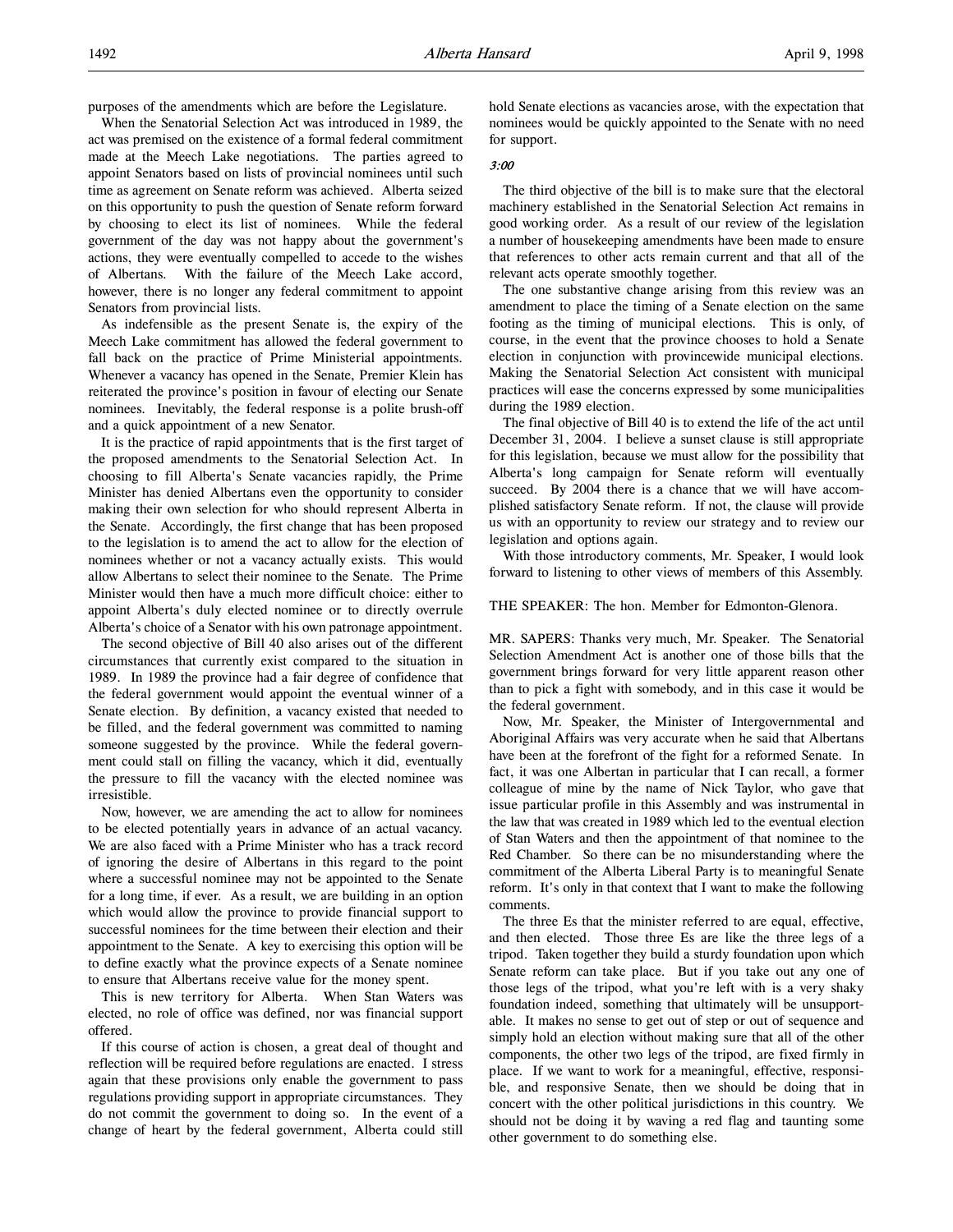Now, the minister of intergovernmental affairs mentioned that we have a Prime Minister who has been singularly unresponsive. I don't know on what grounds he bases that. I do not recall the Premier of Alberta standing up and saying: here's a list of appointees, Mr. Prime Minister; please choose from our list. I don't remember the Premier of Alberta saying: hold it; we want to have an election first. In fact, that didn't happen. We've had three appointments from Alberta to the Senate, and in not one of those cases was there a challenge from the province of Alberta. So this is an untested theory on the part of the Minister of Intergovernmental and Aboriginal Affairs that we have an unresponsive Prime Minister.

I happen to think that we have a very responsive, responsible, and democratically elected Prime Minister that enjoys the support of most Canadians from coast to coast to coast, including Albertans. So we certainly can't make this the Prime Minister's fault, and I think you shouldn't be pointing fingers too far afield here. I think the minister might be able to point fingers a little bit closer to home, because Alberta has had the ability to work cooperatively since the demise of Meech Lake with the other provinces and the federal government to ensure that there will be meaningful Senate reform.

Mr. Speaker, the fact is that Bill 40, as I started my comments, is one of those slogan bills that the government wants to wave around to make it look like they're doing something. In fact, what they're doing is using Bill 40 as a smoke screen to sort of obscure some of the issues at home. They want Albertans not to be thinking about municipal downloading. They want Albertans not to be thinking about potentials for conflicts of interest in livestock identification. They want Albertans not to be thinking about Bill 27. They want Albertans not to be thinking about labour unrest. They want Albertans not to be thinking about the Human Rights Commission. They want Albertans not to be thinking about the courts. They want Albertans not to be thinking about obscenely high tuition rates. They don't want Albertans to think about any of those things. They want Albertans to be thinking about senatorial elections, standby prophylactic senatorial elections. They want the people of Alberta to rise up and rush to a balloting place and hold an election for a position that does not exist and participate in an election process that has no force in law.

They would then suggest that once Albertans flocked to the balloting places to hold such a meaningless election, the taxpayers of Alberta should not just pay for that process, which would be millions of dollars, but should subsequently pay for those winners of the electoral lottery, who would then be flown at taxpayers' expense to Ottawa, put up no doubt in first-class hotels, and be paid to drink tea while they watch from the gallery what the real Senators are doing, just waiting for a vacancy. And they said normal doesn't live in Alberta anymore.

I would suggest that there is little justification for the senatorial standby election act or whatever it is the Minister of Intergovernmental and Aboriginal Affairs is calling Bill 40. There is little justification for it. What we should be doing instead is putting ourselves firmly on the path towards real Senate reform. And we can do that. We will march hand in hand with this government. As wrong-minded as they have been in the past, we would be willing to work with them in the future to ensure a meaningful role for the Senate and Senators. We would be hoping that the government is not serious about this flawed plan, and we would be hoping that Bill 40 will soon find its place in the dustheap of legislation that other bills that have originated in this session have ended up in.

Mr. Speaker, the issue isn't whether or not there should be a

reformed Senate; there should be. The issue isn't whether or not elections can be part of that reform, because they may well be. The issue is whether or not we should have a piece of legislation that cannot compel another jurisdiction to do anything, that can give only false promise to Albertans who may believe, who may be somehow convinced that the government is actually doing something meaningful, and whether or not we should try to perpetuate this . . .

#### MR. HAVELOCK: Reality.

MR. SAPERS: Falsehood. Thank you, Mr. Minister. That's the most polite word.

. . . this falsehood on the people of Alberta. I say that we should not. I would say that no member of the Official Opposition will participate in perpetuating such a falsehood. I would ask that the government reconsider this rather ill-conceived plan. The issue needs to clearly be focused, and that issue is the need for meaningful Senate reform, not this single leg of the tripod being implemented out of step with the rest of what might in fact result in meaningful reform.

Mr. Speaker, this bill, I will also note in my concluding statements, would really only be given life until the year 2004. That would be a good thing. It's a start. What we may be forced to do is bring in an amendment at some point if it looks like the government won't see its way clear to do the right thing and just let this bill die, as it should. We might be forced to do something like move an amendment that says that the bill would only be in force, let's say, until April 21, 1998, or something like that.

MR. PASZKOWSKI: It might not pass either.

#### 3:10

MR. SAPERS: Well, the minister of transportation is advising that it might not pass, and I know that he is speaking about the bill and not my proposed amendment. I applaud him for that and will be looking forward to his support in helping to defeat this government initiative.

Thank you very much, Mr. Speaker.

MR. HAVELOCK: Mr. Speaker, I'd like to move that we adjourn debate on Bill 40.

THE SPEAKER: On the motion by the hon. Government House Leader to adjourn the debate, all those members in favour, please say aye.

SOME HON. MEMBERS: Aye.

THE SPEAKER: Opposed, please say no.

SOME HON. MEMBERS: No.

THE SPEAKER: The motion is carried.

## Bill 35 Colleges, Technical Institutes and Universities Statutes Amendment Act, 1998

[Debate adjourned April 7: Ms Blakeman speaking]

THE SPEAKER: The hon. Member for Edmonton-Centre.

MS BLAKEMAN: Thank you, Mr. Speaker. I was able to get a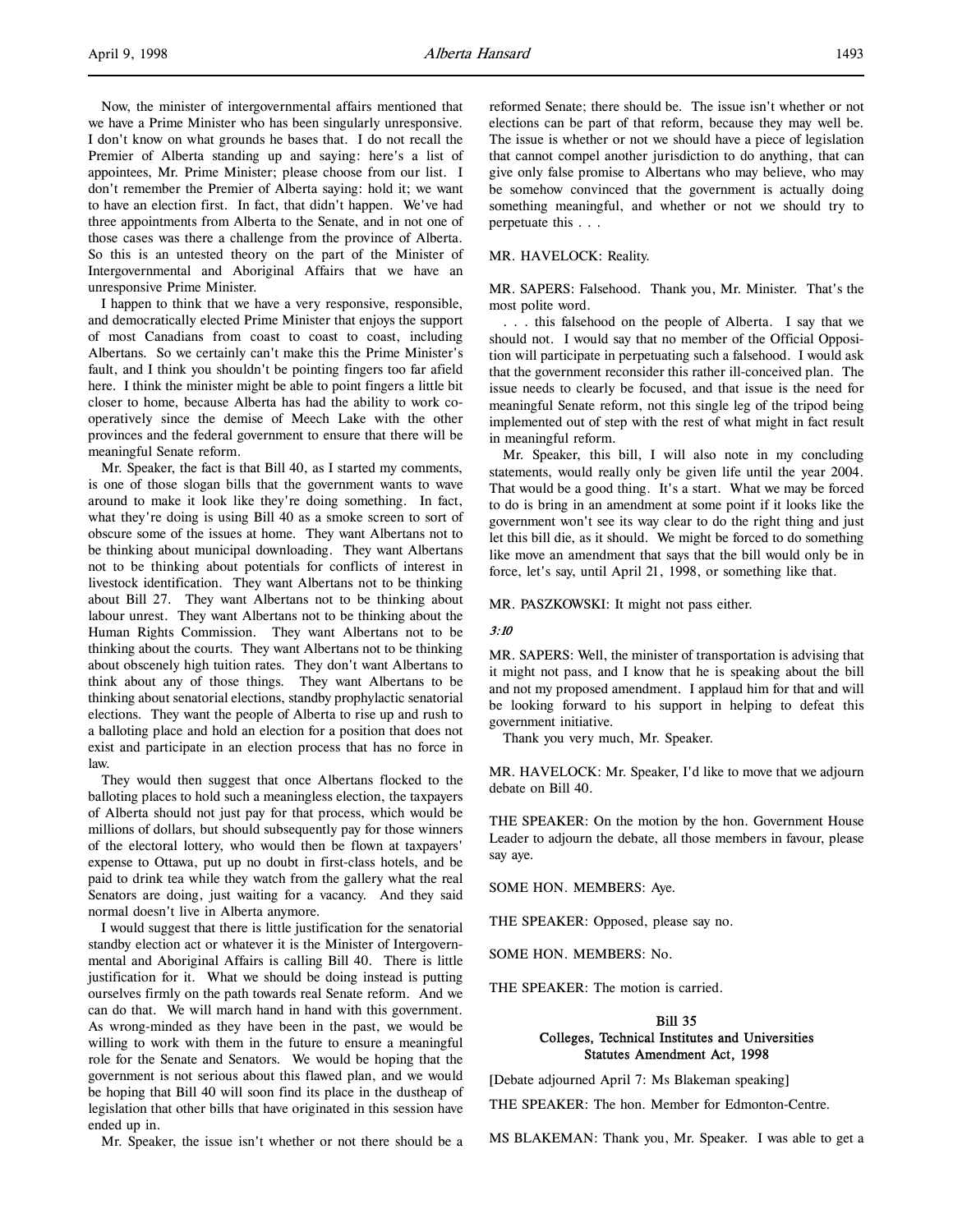When we examine this bill and the idea of a 30 percent cap on the tuition for postsecondary institutions, I think we have to ask ourselves what our priorities are. Is our priority a well-educated, well-balanced, healthy society? Is our priority people before money? I don't think this bill satisfies any of those things. I think this bill is about money, or cash, before quality of life. I think it's about money before our youth and their better education.

You often hear an argument about intergenerational debt, that we have to cut all of our services now and reduce our debt and our deficit so we don't pass any of this on to the next generation. Frankly, I think that debt has already been passed on to the next generation, and through measures like a 30 percent cap on postsecondary institutions we have created almost instantaneous debt for any of our young people either considering postsecondary education or graduating from a postsecondary institution.

The amount of the student loans or the student debt – I think other people have spoken of the exact figures, but I know that the loan debt a student could graduate with from a postsecondary education was averaging out at \$25,000. I don't think many of the people in this Chamber, those who did graduate from a postsecondary education, graduated with a \$25,000 debt. That is an enormous burden to start your career with. I believe that through measures such as this, intergenerational debt has been transferred immediately and unfairly onto the next generation of educated people, to whom we look to start a career, to advance through the world, and frankly to become our leaders so that when we in this Chamber are hopefully enjoying our retirement, we have a well-educated, well-balanced, healthy group of people who are the leaders when we are in retirement. I don't know how that is supposed to happen with this.

## [Mrs. Gordon in the chair]

How long do you think it's going to take somebody who's graduating with a \$25,000 debt in their early 20s to work that debt off? They are going to have a lower earning power in those early days. They are able to make less significant payments on a loan. How long will they have to wait to start a family, if that's important to them and they want to have money saved towards that, or to buy a house so then they can be paying property taxes and contributing back into the cycle of taxation here? I think this cripples the early years of young adulthood with a heavy debt load.

I'm asking the sponsor of the bill, who is the Minister of Advanced Education and Career Development, to reconsider this. I truly believe that this is not a helpful way to go at it, and I truly question the priorities of the minister and of the government. Are these their priorities then? Is this where they want to go? I understand that this government feels that a user-pay system is important, but I also hear them talking about investment and about long-term investment, and I think that's what education is about. I don't believe that burdening people with enormous tuition costs and probable debt upon graduation is a positive long-term investment.

I think there's a second side to that coin, and that is the side

that precludes people from considering postsecondary education. I know it has caused some young people that I know and have spoken to serious consideration about whether they're even going to consider a postsecondary education, and that I find really . . .

MR. DUNFORD: What did you advise them?

MS BLAKEMAN: Well, I don't know how to advise young people about that. I feel that I was very lucky, but I cannot advise someone to incur that kind of debt load. I'm having trouble with that.

So we have students who are considering whether or not they even want to get involved in a postsecondary education because they're afraid of how much it's going to cost them. I think one of the things I value most about Alberta and Canada is that, up until now anyway, the thought of a postsecondary education was not too far beyond the reach of almost any young person in this province or in this country, but I think we've hit the point where it is beyond them.

Another point is that with the 30 percent cap it's an open-ended deal. We're saying, "Go for the 30 percent now," but is 30 percent now . . . [interjections]

## Speaker's Ruling Decorum

THE ACTING SPEAKER: Hon. member, just a moment.

Hon. Minister of Transportation and Utilities, I'll be glad to recognize you after the hon. Member for Edmonton-Centre. I'd dearly love to encourage everyone to take their conversations outside, but I think probably some whips might get very upset with the Speaker for doing so. So I would ask that we let the hon. member who has the floor speak.

MS BLAKEMAN: Thank you, Madam Speaker. I am delighted that there is such interest in the debate and in the long-term prospects for our young people in Alberta.

## Debate Continued

MS BLAKEMAN: We were talking about a 30 percent cap and the fact that this is essentially an open-ended deal in that a 30 percent cap this year might turn out to be a \$3,000 tuition, but without any defining parameters around that, 30 percent two years from now could be \$5,000 or \$10,000 because there's no end cap on it. It's simply 30 percent of the net of what the university requires. I think that is unwise and unfair.

## 3:20

I know the minister has heard some protests from students, and I won't go on on that. But I'd like the minister to think and to respond to me about the situation students are getting themselves into where, in order to keep their student loan costs down, they're working more part-time work while they're in university or postsecondary education. Sorry; I always mean to include all of the postsecondary institutions as I'm speaking here. So they're having to work more part-time work to subsidize and to keep their loans down. Perhaps in some cases or perhaps all the time – the minister could probably inform me – they may have to take longer to complete their degree. That in turn, it strikes me, can mean they've got a longer time that they're having to go back and apply for loans, and they're incurring more debt as a student and perhaps more debt for their family if their family is able to support them.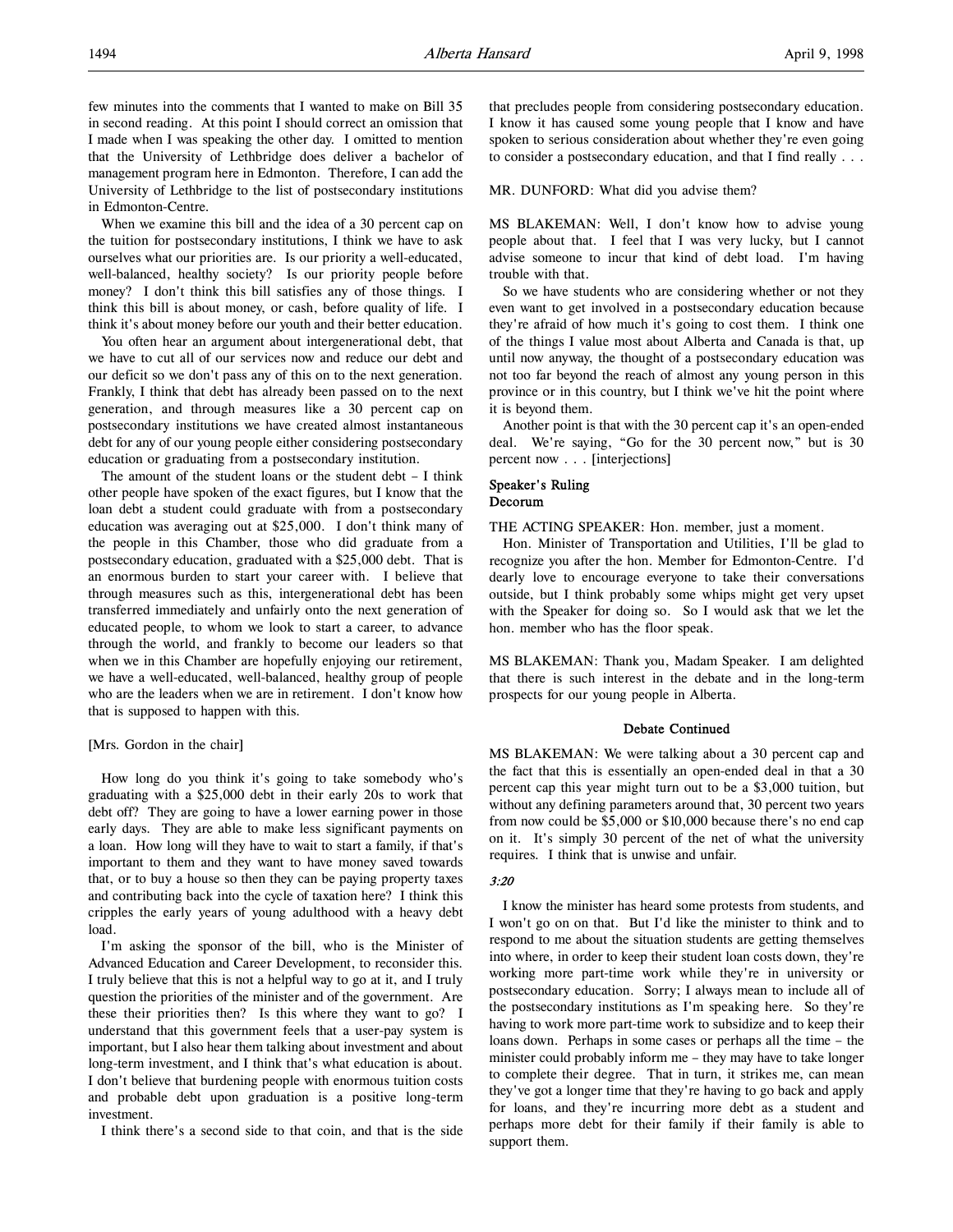The other thing is that in some faculties students are not allowed to work. They're told, "You must concentrate; you must complete this degree within a certain amount of time." They don't have the opportunity to work, or the amount they can work is very limited. Perhaps they can only work on weekends and not at all at night.

### MRS. SOETAERT: And they have to study.

MS BLAKEMAN: And they have to study. So they're not able to earn as much money. They're perhaps not able to earn any additional money to assist themselves throughout the year.

I don't know about the other members in the Chamber, but when I went to university, I was in a faculty that specifically precluded me from working while I was taking courses. When I look back now, I don't know how I could possibly do this. I mean, I didn't come from a well-to-do family by any means, and I managed to peg things together to get through it. But if that is making me hesitate, in looking back, about whether or not I could have made it through postsecondary education – and my parents are teachers; education was really important to them – then how many other students are we discouraging from pursuing this? I don't want to paint a really dark and cloudy future out there, but I think we need to seriously consider whether this is the message we want to be sending out, whether this is really where our priority lies. I believe that education is an investment, and I do look to the government to be providing the foundation for that education, both K to 12 and postsecondary education.

Those are the points that I really wanted to make in second reading on this bill. I do not think it's a good idea. I'm sure the minister will be up to answer some of the points I've raised, but it strikes me that yet again the government is making a choice to put money or the need for them to make money or reimburse themselves with money before what is truly good for Albertans in the future.

Thank you for the opportunity to speak to this, and I appreciate the enthusiasm that it's been met with.

THE ACTING SPEAKER: The hon. Member for Edmonton-Norwood.

MS OLSEN: Thank you, Madam Speaker. I just have a couple of comments to make on this particular piece of legislation. I recognize that the hon. member is committed to a tuition cap, but it's a black cap that he's committed to, a black cap of 30 percent. It's very black. I know the hon. Member for Edmonton-Centre didn't want to cast doom and gloom, but that was a black cap, with 30 percent on it.

I believe that our students now are taking on as much work as they can and as many courses as they can. As a matter of fact, many students are cutting back on the number of courses they're taking in order to work more, which means they're staying in university longer. It's taking longer to achieve a four-year degree as a result of having to work more.

We notice that the tuition in this province has continued to rise. We can compare the average tuition of about \$3,300 here in this province to that on the coast of about \$2,100 at Simon Fraser, in that area, and about \$2,200 at U of Vic, in that area. I wonder why here we are in a tremendous economic situation in this province, where it is much cheaper to live and our economy is much better and we have a tremendous number of opportunities for graduates, but in a province where the economy is very much

a black problem, they can still offer tuition fees that are about \$1,000 a year lower than ours. So I wonder if the balance is here, if they're looking at the need to ensure that as many students as possible get a postsecondary education without having to compromise some of those students who come from disadvantaged backgrounds and from environments where there's not a tremendous amount of money available. They're making if far more affordable.

We also have to look at the future, and this province is blessed with having, as I said, a tremendous economic situation. [interjections] Well, we're not going to go that far. The minister of transportation wants me to say that the minister of advanced education is blessed. Well, maybe on Sundays. Easter Sunday.

However, I think it's very important to note that we have a shortage of highly technically skilled students and people coming out of the technical colleges. There's a shortage of people who can operate within the global environment. That's going to get bigger, but it's going to get more expensive to get our students to that point, and I'm wondering where it's going to stop. I'm wondering: from the minister's perspective on this, is 30 percent where it's going to stop? Or are we now going to have regulations so we can go to 33 percent, 34 percent, 35 percent? Where does it really stop for the government? Twenty percent seems pretty good.

#### MRS. SOETAERT: Affordable, realistic.

MS OLSEN: It is very realistic, and it's realistic for students. They won't have to work as many part-time jobs. I think every student I've talked to is working and is working more often than they want, as I've said before. We know that the average net debt for students has grown from \$6,000 to \$16,000 from 1987 to 1995. That's a tremendous increase. If 56 percent of an average student loan is used to pay for tuition, that leaves them, then, with a very small amount of money for the rest of the year to pay for living expenses, the cost of books and supplies, food, those kinds of things. Those are for students not living at home, and even if they are living at home, the leftover dough at the end of the month isn't very high.

So I look down the road and I say: well, you know, I have a 13-year-old son right now who, at this point anyway, has every intention of going to university. I wonder: what is the cost of that going to be to me and to him? What is his student debt level going to be? Is he going to be able to afford to stay in this province and go to school? What if he doesn't? Is that money going to follow him to another institution?

Certainly there are other provinces with higher tuition fees. However, those are smaller institutions. I can think of some that I looked at when I was looking at Maclean's magazine, the university issue with the rankings. Some of those institutions were much higher than our own. However, there are others that are much lower. We know that tuition rates are going to go to 30 percent. They may not be there now, but obviously that's where they're going to go to because that's where the minister set the ceiling. Is there going to be a corresponding increase, then, in the grants that are going to be available, or is there going to be a corresponding increase in student loans? So we're going to see the cost of tuition rise, we're going to see the student loans rise, and then our kids are going to come out of university with a tremendous debt load that doesn't allow them to start off and carry on in the work environment without having to pay their salaries to huge, huge loans.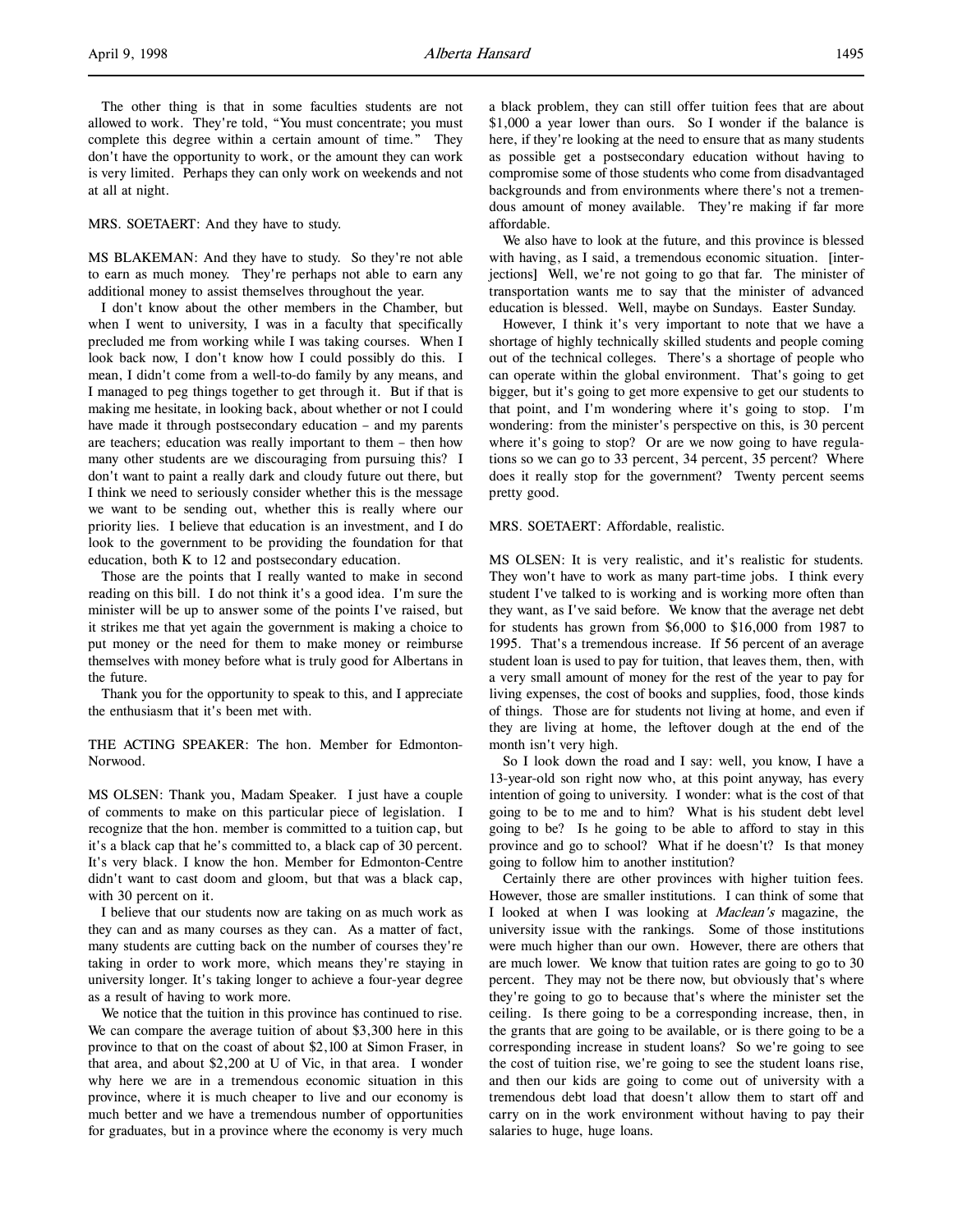[The Deputy Speaker in the chair]

So with those few comments and knowing that the minister wants to trade his black tuition cap for something different, I'll take leave and allow someone else to speak.

## 3:30

THE DEPUTY SPEAKER: The hon. Member for Edmonton-Castle Downs.

MS PAUL: Thank you, Mr. Speaker. I, too, will join the debate on Bill 35, Colleges, Technical Institutes and Universities Statutes Amendment Act, 1998. In reviewing the bill, I find it difficult to see that putting the black cap at 30 percent – as has been pointed out earlier, that cap can increase with time – for 1998. Then what happens in a few years? The increase continues. As a matter of fact, in 1986 the cap was at 12 percent. By 1998 we're already at 30 percent, and there is probably no end to the increases.

Mr. Speaker, having said that, we've talked about the merits of higher learning, higher education. As we enter the demands of education through economic demands, higher institutions of learning – as Albertans enter the workforce, we recognize the need for more advanced education. Qualifications are higher, standards are higher, and costs are higher. A lot of families, in situations in my riding for instance, are struggling to put their children through postsecondary education. They are finding that both members of the family have to work as costs increase. A lot of students when they do go to university or college are not living at home, and the onus is on the parents to supplement the income of the student. Well, when they're not living at home, that obviously is not the case.

So then we come to the unfortunate mishap of a lot of students having to drop out because of costs, and it comes right down to that. Apartments in any city that has higher learning, universities or NAIT or SAIT or whatever, are able to ask a little bit more in terms of rent money. The housing is more costly; room and board is more costly. It just inflates, and students have to take on more jobs. They have to rely on family; they have to rely on friends. I've met a number of students who have to have two or three jobs just to meet tuition. We've had students come outside the Legislature, and they're protesting the high increase in tuition. They have to be listened to. These are our children. These are Alberta's future. They are the children in each of our ridings. We have to make a very, very conscious effort to support their endeavours.

Mr. Speaker, I find that Bill 35 is one of the initiatives of this government which puts a lot of us in opposition in an awkward position. I concur with the fact that we need to legislate caps on tuition, but I find that I don't agree with the level, as I've stated earlier, of 30 percent. It is not acceptable. We would certainly like to make a very strong amendment to this bill at some point, and then we will discuss the merits of the amendment at a future time.

Actually, in some regard it would be really easy and not terribly productive to rant and rage about tuition. I mean, we could all get carried away and say no, no, no and carry on, but I think, Mr. Speaker, this issue is one of seriousness. I say that with all due respect for the struggle that students are having in trying to get a higher education in this province. I hope it doesn't come down to the fact that a lot of our students have to leave the province of Alberta and seek the learning and skills that are necessary in the workforce in another province.

I think, Mr. Speaker, the onus is on us in this Legislature, in the government, to make sure that all students are privy to an accessible education. A lot of problems that we have in society unfortunately stem from a group of people who perhaps have not had the advantage of further education. We find them on social assistance and on the welfare rolls. I think if we track back the events or the occurrences of some of the displays of bad behaviour on the streets, we find that it's due to a lack of education. It stems back a lot of times to incentives through parent encouragement, and it's also dictated by dollars and cents. That is very unfortunate, because everybody should be entitled to be allowed or feel welcome and feel it is in the realm of possibility to be able to go to school and not incur a heavy debt by the time they finish.

I think that scares off a lot of students, when they think they're going to start off with a \$35,000, \$40,000 debt by the time they graduate from university. I, fortunately, was not one of these people who had to work or struggle to go to university. My parents were able to accommodate the needs of the family.

#### MRS. SOETAERT: You were lucky.

MS PAUL: That's correct. I was very fortunate, Mr. Speaker, so I have a lot of empathy for young people who do not have that opportunity.

Also, we should identify, as I've pointed out, that the student population in terms of age has increased. I think with this cap of 30 percent, the assumption is that the student would be living at home, but as I've already pointed out, that is not necessarily the right assumption. I think the government should have a serious look at that as well.

Mr. Speaker, I do want to reiterate that I feel this is a very important bill. It does deserve discussion from all members of the House. It is the future of Albertans. It is the future of our children. It must be discussed. It must change. The cap of 30 percent is not acceptable. It's going to increase in a few years, and I don't think that's acceptable. I will not be supporting the bill at all. I think the black cap has spoken on its own merit. It is black, and I believe that it would be a black day for our students.

With those comments, Mr. Speaker, I'll take my seat.

#### 3:40

THE DEPUTY SPEAKER: The hon. Member for Spruce Grove-Sturgeon-St. Albert.

MRS. SOETAERT: Thank you very much, Mr. Speaker. I think I'd be disappointing my constituents if I didn't take the opportunity to voice my concerns about this bill.

I know the minister of transportation thought I'd mention 794 and the students that travel it every day to university. That is part of the concern, but it's not part of the bill.

In all seriousness, everyone well remembers and knows Senator Nick Taylor. He used to always say – which I could have mentioned in the previous bill had I had the opportunity to speak, but I didn't – that our greatest resource is not in the ground; it is between our ears, implying that the best money spent . . .

## AN HON. MEMBER: Our ears.

MRS. SOETAERT: Our ears, the Liberal ears.

. . . implying that the best money we could spend as a government, as a society, as parents would be to invest in our children's education.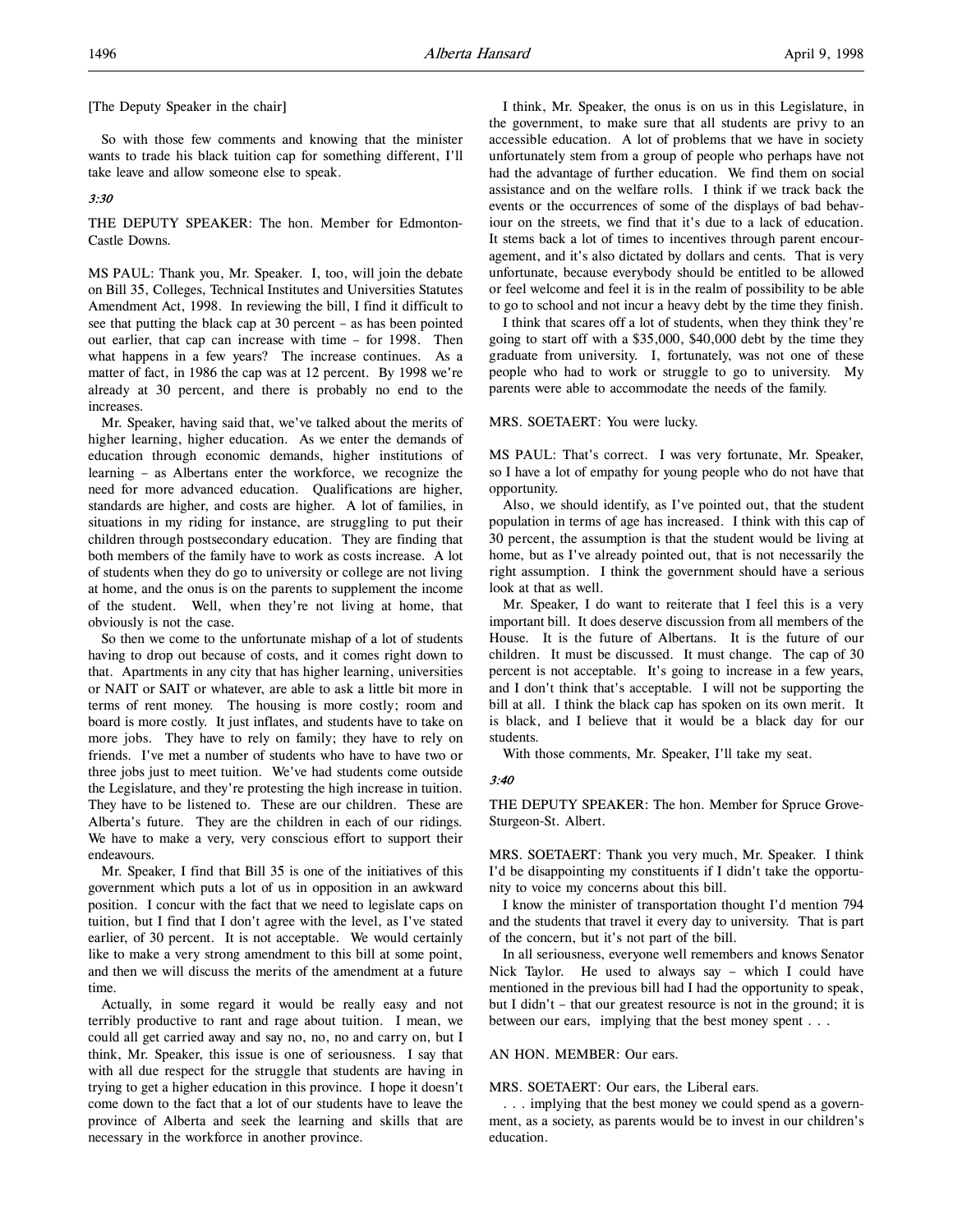SOME HON. MEMBERS: Agreed.

MRS. SOETAERT: There's agreement over there, so that's good, but actions speak louder than words. I know, because I've often spoken loudly, but nobody seems to hear over there. [interjections] Grande Prairie-Wapiti I know is dying to speak on this, because he loves entering debate with me. I'm sure he'll say 30 percent is too high. But I cannot speak for him, and I'm sure he will take that opportunity.

I want to express some concerns that we see our students facing. I know students who, if they're going to the University of Alberta right now, have tuition of around \$4,000. That doesn't even touch books or student union fees or all those extras. [interjection] Thirty-eight hundred dollars? Thirty-four hundred dollars; pardon me. Obviously my son is getting money from his mother that he shouldn't be. Except that it varies by the number of courses you take and the department that you are in, and that's really good for me to hear. [interjections] It does actually. [interjection] It is difficult for students who go full-time because it's expensive. It's very difficult to make \$4,000 in the summer months.

AN HON. MEMBER: Nothing's free. Nothing in this world is free.

MRS. SOETAERT: Nothing in the world is free. Of course not. But you know what? Let's be realistic. If you're 19 years old and you get a summer job . . .

## Speaker's Ruling Decorum

THE DEPUTY SPEAKER: Hon. members, we're about to depart this Chamber for a considerable period of time. The hon. member is attempting to speak to Bill 35. The chair would encourage her to do just that, rather than engaging all of the different members that are near or far in her debate. Hon. members, please don't be tempted by this invitation by either the chair or the hon. member to engage in debate, except if you want to debate, please rise in your place and in your turn and speak to the bill at hand. But if we could have the hon. Member for Spruce Grove-Sturgeon-St. Albert stick to the bill, then we can all perhaps have a happier afternoon.

MRS. SOETAERT: Well, thank you, Mr. Speaker. I know it's tempting for people to hop into the discourse because I like to, you know, encourage debate. But I respect what you're saying, and I will speak to the bill.

## Debate Continued

MRS. SOETAERT: I want to give for an example a student who is going full-time, who has approximately a \$3,500 tuition to pay. Either they're driving from home or living in town. If they're driving from home, they need a vehicle if they live out in the country. You have to pay gas and parking. If you live in town, you have to catch a bus. If your parents live close to a university, that is very fortunate for you. But the reality in Alberta is that most of our students don't live near a university.

They've got that expense of either physically getting an apartment in town or driving to town every day on bad highways like 794. On top of that they have books, their rent, and, you know, they do have some living expenses. I would venture to say

that most students are not extravagant. They aren't. They don't have an extensive wardrobe, and they don't have an extensive social life – well, that costs them money; let's put in that way. They really don't. They work hard in order to pass, and they don't have much free time.

When all is said and done, most have to take out a loan from the bank because over the summer you cannot make \$7,000 or even \$6,000. At the 7 bucks an hour that most students get paid you can't make enough to survive a year at university. So, then, this government is assuming that you will automatically go in debt if you're a student. That's the assumption at a 30 percent cap. You are expecting students to be in debt.

The minister indicates that only 50 percent of them will be in debt, and it is assumed that the rest are being sponsored by a parent or a guardian or someone who cares about them who has money. That to me is a double standard. That's a double standard. Realistically, I'm saying that those students who put themselves through on their own will be in debt. I'm going to go through this again. Try making 7 bucks an hour, living on your own, paying your own tuition, your own rent, your own gas for probably an old jalopy that you drive. Try being a full-time student making 7 bucks an hour through the four summer months. You can't do it without getting in debt. Even if you have a parttime job – I know of students who do – this government is expecting people to be in debt. That's disappointing. We've all agreed in here that the most valuable thing we can do is educate our young people. So actions speak louder than words, and I would say 30 percent is too high a cap. [interjections] You know, people say you don't need a car. Then you must live near the university and catch a bus. How fortunate that you live near a university. There are people who don't, many of us. How much is a bus pass right now?

#### MR. SAPERS: Fifty bucks.

MRS. SOETAERT: Fifty bucks a month. If you go to university and you need to catch a bus for the eight months, at 50 bucks that's \$400 more. They're assuming you can pay your own car insurance, that you can catch a ride with a friend.

You know, Mr. Speaker, I don't think you should get something for nothing. I really don't, although – and I've often wondered this myself – there are people that would say: should postsecondary education be as accessible as kindergarten to grade 12 within this province? Wouldn't that be an ideal situation? I don't think it's realistic, given the constraints of budgets. But wouldn't that be a phenomenal move for society? You know, there was a time when after grade 8 you paid your own way. People thought: that's ridiculous to pay for grade 12. Now it's acceptable by society that you would at least pay up to grade 12, that a government would provide that. So some people laugh and say that's absolutely ridiculous to say it should be free. I think it's something worthy of debate as well. Maybe there will be a time – and maybe we'll see it – when secondary education may be so valued in our society that we make it as accessible as possible for as many students that want to access it, that we value it that much.

## 3:50

Interestingly, the other expense that I find – and I don't think it's addressed in this bill – is that there's a \$40 or \$45 ticket to apply to go to university or Grant MacEwan or Grande Prairie college or wherever you're going with each application. I think that's something the minister should look at, that if you apply to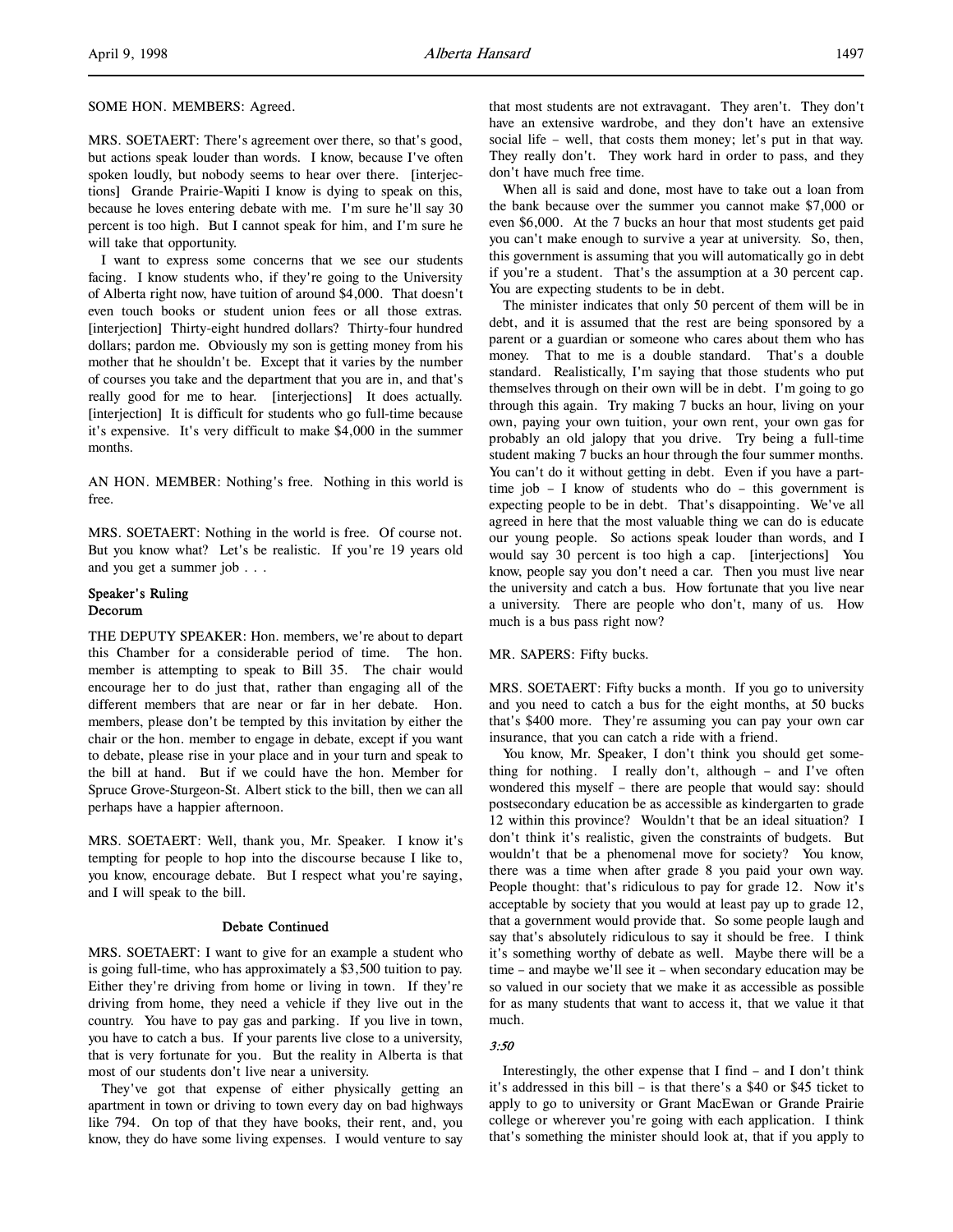a university and perhaps you aren't allowed in or are unable to get into one faculty, that application and the money for it would be transferable to another. Those kinds of things are added little expenses every time a student turns around.

Now, I know that many banks have a lending procedure for students, and it gives them a fairly reasonable lending rate and lending plan. Let's say you borrow \$5,000 in the first year and over the course of the summer you pay back a portion of it, maybe have a bit for the next year's tuition, but the second year you're close to \$8,000, \$9,000 in debt. Eventually, at the end of four years, you could be \$15,000 in debt. That's an extremely high burden before you've even started at a job.

I really do believe the minister of advanced education takes pride in his role as the minister of advanced education. We don't want to be too enthusiastic about that, but I do think he does take pride in that role. But that holds a tremendous responsibility. If his role is to make sure that as many students as can, that want to, that have the ability to, have the opportunity to go to secondary education in this province, then I would venture to say that it's his responsibility within his caucus, within this Legislature to make it as accessible as possible. There is no doubt that accessibility is tied to dollars. It's quite a heavy burden that students get out with right now when you're talking close to a \$20,000 debt. That's too much. I'd hate to see people not go because the debt load is too much for them. A missed opportunity. We can say: well, you can always go back later in life. That's true, but it's much more difficult to go back later in life. Most people have mortgages and families and jobs. To go back later on in life is very difficult and just as expensive.

Mr. Speaker, you know, I like to agree when I can with this government, but I can't agree on this tuition cap. I can't. I know people are disappointed with that. I know they respect my opinion on that, and they take it under advisement regularly when I speak here. I really feel for those students who right now don't have the financial support of families who can afford this and who are looking at a tremendous debt before they are even out in the workforce. It's not like school is just a breeze. School is a lot of hard work. It's hard to see the rewards of that if you're going further and further in debt while you're going to school.

I very much value education. I value secondary education. I picture a day – and I hope I will see it in this society – when we value education so much that it's accessible just as kindergarten to grade 12 is. That would be an ideal society. Maybe it's not realistic right now in 1998, but that would be a wonderful goal for a government, to encourage that. We may not achieve it during this government's reign but maybe someday.

So with those words and concerns that the tuition cap is too high, I will take my seat and thank you for the opportunity to speak to Bill 35.

THE DEPUTY SPEAKER: The hon. Member for Airdrie-Rocky View.

MS HALEY: Thank you very much, Mr. Speaker. I promise not to take a real long time, but I did want to talk about Bill 35 and the hon. minister's attempt here to cap tuition fees at 30 percent. I listened very carefully to the previous speaker and the comments that she was making, and I want to talk to you about some of the kids that I've dealt with in my riding, including my own son.

A while ago in the Assembly I rose to make a member's statement on a group that I had met with. These were young people going to the University of Calgary, and I took them a bunch of information about tuition fees and . . .

MRS. SOETAERT: Were they Tory party members?

MS HALEY: No. Actually, hon. member, they weren't party members, but I'd appreciate your keeping your interjections to a minimum.

#### THE DEPUTY SPEAKER: Hon. member.

#### MS HALEY: I'll get there, Mr. Speaker.

The point of the meeting was to try and talk to them about what their concerns were with regard to university, to the costs involved for them to go to university, and what other problems they might have felt about government policies. The interesting thing that came out of that meeting was not that the tuition fees were too high – they didn't think they were – not that they had to borrow money to go. They felt that that was fair. What came out of that meeting was their concern about employment standards and not knowing that there were employment standards. Many of them felt that over the previous two or three years, while they'd had part-time jobs in high school and once they also got into university, many of them had been taken for granted, felt a little bit abused by some of their employers, and had absolutely no knowledge of the rights that they had and that they do have the ability to protect themselves or have themselves defended.

I have a son in university, and I want to talk about him. He's a young man of 20 years of age, working very hard, taking courses at the U of C, and he also has to have a part-time job in order to pay his tuition fees. He borrows money from the local bank because he doesn't qualify for a student loan, so he has no hope of being able to reap any benefit on a grant or a reduction in how much he owes. His comments to me are that he will pay less in the tuition fees than he would in fact pay to buy a new car, and that's for a four-year program. He feels that his education is of far more benefit to him than a new car would be.

I think that at some point you have to have perspective on this issue. We're not asking these kids to pay 100 percent. They are subsidized to the tune of 70 percent by the taxpayers of this province, and I think that's ample. I think from my son's point of view and from a number of other young people that I've talked to that what they want more than anything is for the universities to be accountable back to them on how the money is spent at the university level and what actually gets classified into operating expenses.

My only request of the minister would be to ensure that those young people do have a voice back to that administrative level and that they have an opportunity to clearly understand what goes into creating that 30 percent tuition cap and that they have some ability to help control that.

With that, Mr. Speaker, I will take my seat. Thank you.

THE DEPUTY SPEAKER: The hon. Member for Red Deer-South.

MR. DOERKSEN: Thank you, Mr. Speaker. I wanted to add a few comments about Bill 35 as well this afternoon. There have been some comments made about the importance of postsecondary education for our students, and I certainly agree with that a hundred percent. But I do agree with the minister's recommendation here on legislating the 30 percent cap. It was an issue that came up, actually prior to the election, by the Red Deer College Students' Association. The then president approached me, and while it was the government policy at that time, they were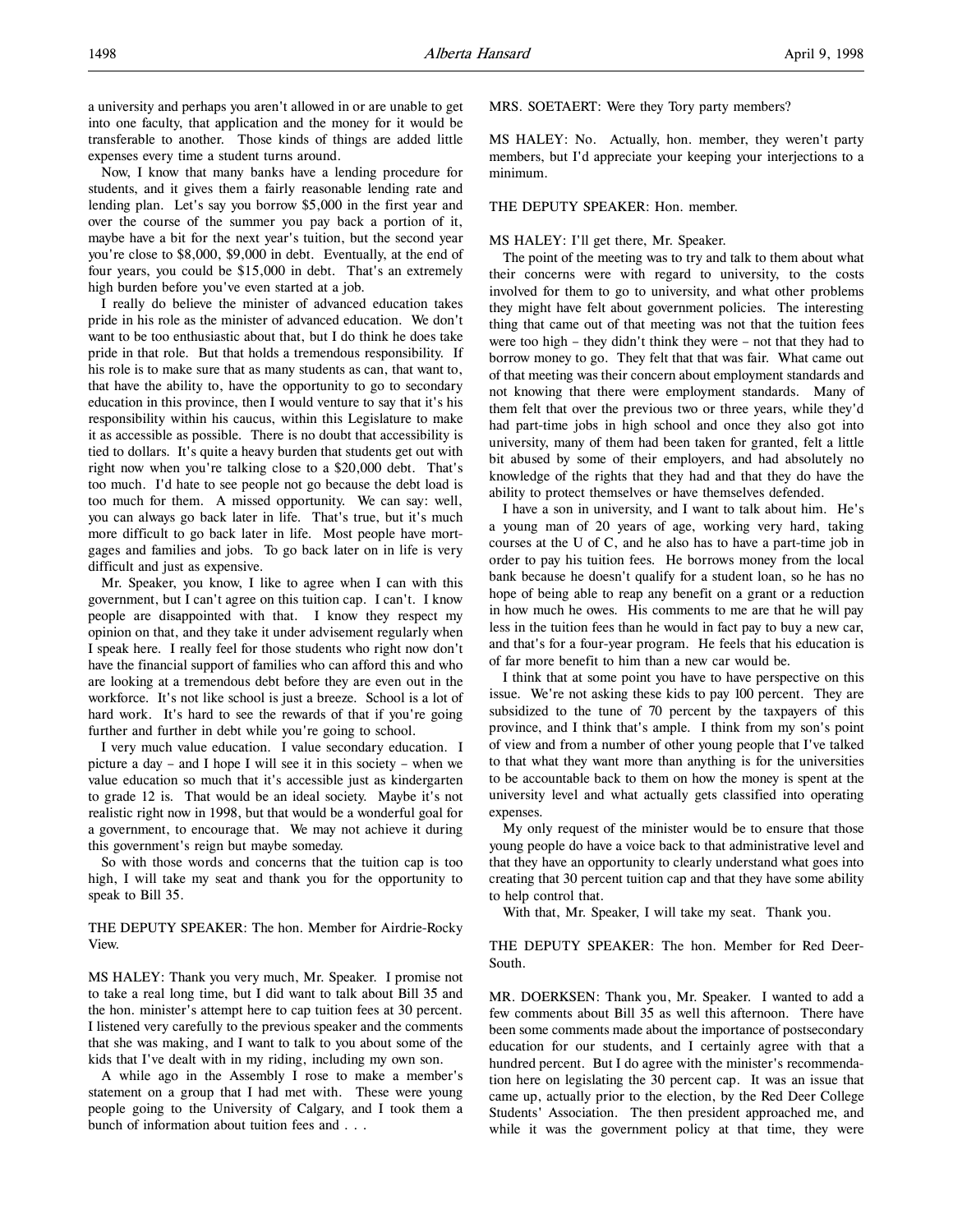somewhat concerned that that policy could be changed and wanted to see it put into legislation. That is exactly what the minister is doing with this piece of legislation, and I support that. But there are a couple of other comments I want to make as they relate to postsecondary education, because there have been a number of things happen in the province over the last four or five years that are really quite significant.

## 4:00

Mr. Speaker, you don't always have to go to an institution to get your education. I was at actually a signing ceremony this week in Calgary, at the University of Calgary, between the certified general accountants and the University of Calgary to deliver a distance education degree. It's called a bachelor of accounting science degree. It is designed solely for distance education. You can take that anywhere in Alberta, anywhere in Canada, anywhere in the world. Upon completion of that program, you will receive a University of Calgary degree and a certified general accountant designation. It's an example of a very positive collaborative approach. You can take this at your home. So there are some innovative things that are happening when it comes to postsecondary education, and we have got to stop looking primarily at bricks and mortar and look at different ways of delivering education. We're in a different world, our kids are in a different world, and we have to and the universities have to and the technical schools have to find different ways to respond to the demand.

Another positive thing has happened. If we go back even prior to just when I came into office in the first year, 1993, one of the common concerns that arose from students was transferability of credits from institution to institution. They would take one course here and not be given credit for it over there, or they couldn't take a program at Red Deer College, transfer it to the University of Alberta or the University of Calgary and have it accepted. What has happened over the last four years is we have seen a really positive move to collaborative degrees. Red Deer College now offers . . .

MR. SAPERS: What has this got to do with the tuition cap bill?

MR. DOERKSEN: Well, I'm generally speaking to the principle of the bill, hon. member, which is what you're permitted to do in second reading. There have been many comments made about the value of postsecondary education, and I'm just adding to that. We're talking about the cost of education for kids and how to make it better; okay?

I'm saying that with the collaborative approach, if you look at Red Deer College now, the fact that we can now offer at least four degrees completely at Red Deer College, they don't have to then come to Edmonton or they don't then have to move to Calgary to obtain that university degree. Now, it is not a Red Deer College degree. Depending on what the program is, they will be given either a University of Alberta degree or a University of Calgary degree.

The point is that we are getting some co-operation among institutions to make things more affordable for students. Let's not forget what's important here. It is the students that are important. If we keep getting locked into our own little areas, as we were in the past, it does make it more difficult for students. So I'm saying that over the past number of years, we have seen some very encouraging developments take place with the delivery of postsecondary education to make it more accessible and more affordable for students.

I think those are positive, and I wanted to make those comments, Mr. Speaker. This is the time to do that and support the minister, and I urge all members to vote in favour of Bill 35.

## THE DEPUTY SPEAKER: The hon. Member for Edmonton-Gold Bar.

MR. MacDONALD: Thank you, Mr. Speaker. It's a pleasure this afternoon to rise and make a few comments on Bill 35. This bill will entrench in legislation the government's existing policy of ensuring a publicly funded postsecondary institution's budget and how that budget is to be structured so that funding through student tuition fees does not reach 30 percent of net operating expenditures before the year 1999-2000 and does not exceed that percentage thereafter. This bill also grants the minister, from what I read, the authority to waive this requirement for individual institutions for a specified time period. Also, it reconfirms to me the disturbing trend of this government to govern through regulation, because it leaves regulations to define tuition fees and net operating expenditures and determining how those are to be calculated.

Now, the Minister of Advanced Education and Career Development I believe is very committed to postsecondary education in this province. He's very committed not only to students who are attending universities but to students who are attending technical schools and community colleges scattered throughout the province. For instance, Mr. Speaker and hon. members in this House, the department is introducing, I believe, \$500 a year scholarships for the first time to students who are attending trade schools to study compulsory trades. I am still waiting for the fine print and the details on this program, but I believe it is a step in the right direction. I have to have a look at this in detail and study it further. But if there's only going to be one student in each trade certificate in one calendar year who is going to be eligible for this tuition break or this scholarship, well, I don't know if that is significant, in just that there's going to be one. We will wait and we will see how the program develops by the department, but I believe the hon. member is to be congratulated for bringing forward this idea.

It's disturbing to look at the institutions here. If we're going to compare, say, 1996-97 through to the year 1999-2000, for the degree-granting universities in this province, roughly, the tuition fee revenue accounts for 22 or 21 percent. If we were to increase this in such a short period of time, I would be curious if the department of advanced education has any studies that are completed on if there's going to be a drop-off in students as the tuition fees go up.

Certainly one of the principles of this society, not only in this province but in this entire country, is accessible, affordable education for everyone, not just a fortunate few. It does not matter which part of the city or which part of the province that you were born in; postsecondary education was available and modestly priced for everyone. But if we are to allow tuition fees to get out of hand, this is no longer going to be true, because we are limiting education, and whenever you limit education, you limit the ability of the citizens to provide for themselves adequately. The social consequences of restricting education to just a select few or a fortunate few is something that we do not want to get involved in in this province or in this country, Mr. Speaker.

I look at the public college sector in this province, and I don't know if a lot of the hon. members of this Assembly who represent rural areas have noticed that tuition fee revenue as a percentage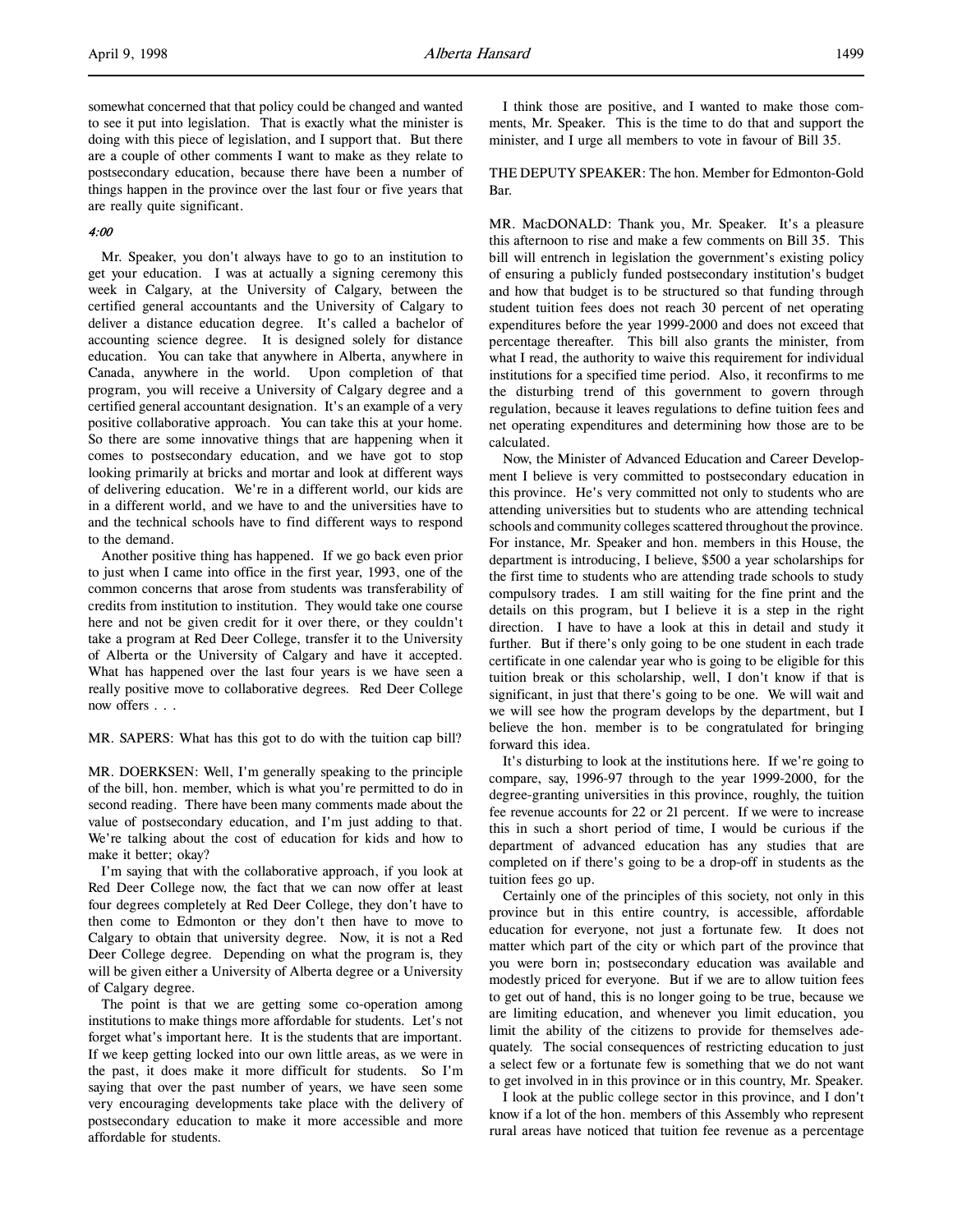MS BLAKEMAN: Landscape gardeners.

## 4:10

MR. MacDONALD: Landscape gardeners. Yes. Thank you.

What will happen, with this tuition increase, to places like Fairview College or Olds College, which gets from tuition fee revenue 10 or 11 percent of its net operating budget? Now, what's going to happen there? So many students from rural Alberta go there to study agriculturally related topics. If this bill is to drive up the price in this short a period of time, if we're going to collect 30 percent in tuition fees in a little less than three years, Mr. Speaker, what's going to happen to not only the students in these two community colleges but the agricultural communities from which they come?

We're always talking in this Assembly about diversifying the economy of this province and how value-added agricultural products are going to be the answer for us, and we're going to export these, Mr. Speaker. We're going to export all these valueadded products. Not only are we going to bring them off the farm here, but we're going to manufacture and process them here, and then we're going to export them. This is the idea. As conventional oil and gas revenues decline, this sort of manufacturing and exporting goes on. I think we should be enhancing these community colleges so that there is personnel coming from them to be actively involved, not only working in these industries but managing these industries.

This Bill 35, well, I have to have some doubts about, because the whole idea of these community colleges is to have for the province an educated and skilled workforce. If we allow this to happen, perhaps people are not going to be able to afford to go there. You know, we're not only talking about the universities here, Mr. Speaker; we're also talking about colleges that provide a very, very adequate education to many other Albertans in many other walks of life.

If we look at Lakeland College, 13 percent of its revenue comes from tuition fees; Medicine Hat College, 16 percent. Mount Royal College in Calgary, on the other hand, is at 24 percent, as is Red Deer College. The two institutes of technology, one in northern Alberta and one in southern Alberta, are at roughly 20 percent. We're always talking about the shortage of skilled tradespeople in this province. If tuition fees are going up and up and up, perhaps people are just going to stay in the workforce and make do. They're not going to be able to afford to take the time off and increase their job skills.

Now, the minister, as I said before, I believe recognizes this problem, and his scholarship program may be a start. It's a modest start, and I congratulate him on that again. I'm going to wait and see how it works out. I believe, Mr. Speaker, that is a step in the right direction in that department, but we will wait and we will see what happens.

I'm very concerned about this, because as I said before, one of the fine principles in this country is that with initiative and hard work and an accessible, affordable education system, people can help themselves and they can better themselves and they can better their families. Whenever they do that, they better their community and they better their province. I am in no way in favour, Mr. Speaker, of supporting a bill which I feel will restrict access to higher education beyond high school for Alberta students. I find it very, very difficult under these circumstances that I explained to support this bill, because we must – and I cannot emphasize this enough to the hon. members on both sides of the House this afternoon – keep our education system accessible and affordable to all.

Thank you.

THE DEPUTY SPEAKER: The hon. Minister of Advanced Education and Career Development to close debate.

MR. DUNFORD: Yes. Thank you very much, Mr. Speaker. I've listened quite intently to the questions that were raised today and plan to provide answers at the proper time. I understand and realize that there might be an amendment or so that will be coming forward. But we'll see what we will see.

On that basis, I'd like to move second reading of Bill 35.

[Motion carried; Bill 35 read a second time]

## Bill 41 Agriculture Statutes (Livestock Identification) Amendment Act, 1998

THE DEPUTY SPEAKER: The hon. Minister of Agriculture, Food and Rural Development.

MR. STELMACH: Thank you, Mr. Speaker. I'm pleased to rise in the House to move second reading of Bill 41, namely the Agriculture Statutes (Livestock Identification) Amendment Act, 1998.

Maybe it's a good thing that I have a sore throat here because I'll really shorten up my comments.

Alberta Agriculture's brand inspection service is responsible for all aspects of registering, licensing enforcement, and identification of cattle being sold. This bill will enable the delegation of the administration of brand inspection to the cattle industry. We're proposing that all of these services be transferred together as a unit to a new industry partnership group called livestock identification services, otherwise known as LIS, and the income and expenses associated with running the service will be transferred as well.

Bill 41 is enabling legislation which allows government to delegate a particular service. Delegation is not a done deal, and the legislation has been worded to allow the administration of brand inspections by the government to continue if negotiations for delegations are not successful.

So why delegate in the first place? Well, we see this as a win/win proposition. The industry pays the full shot for brand inspection and feels the private sector could provide the services more efficiently than government. The industry also wants more to say in the service it pays for and gets. We as the government would like the industry to take more responsibility, both administratively and financially, for the services it finds most valuable.

Mr. Speaker, I should point out that although industry is interested in providing the full range of brand inspection services, including enforcement on the administrative side, producers have asked that responsibility for the act and regulations remain with the government. That is why we're not proposing to delegate the accountability aspect, only the administration.

Having said that, the newly delegated service will be accountable both to the government and to the industry it serves. A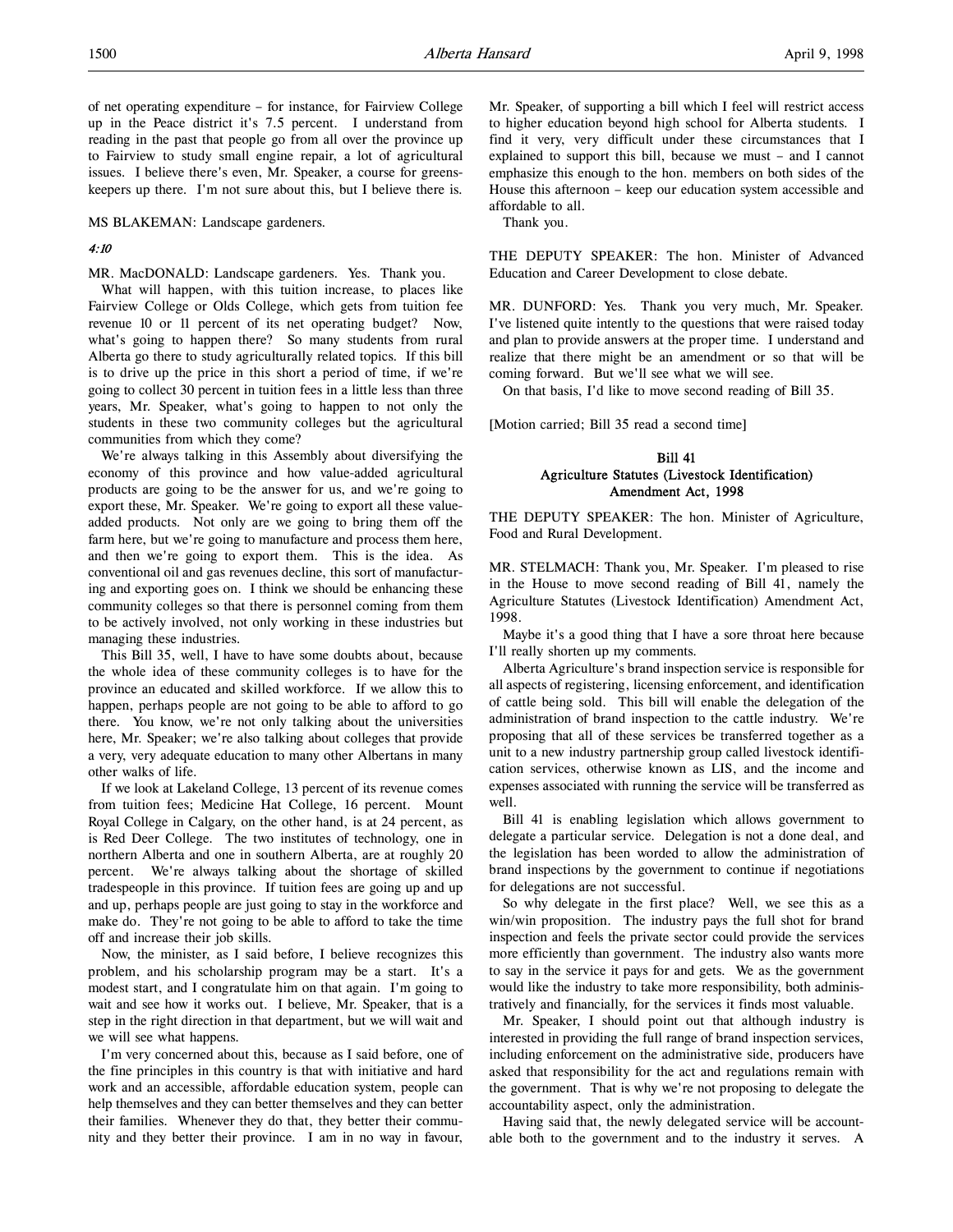secretariat will be appointed from Alberta Agriculture basically to be my eyes and ears for the service, handling questions or complaints as well as monitoring the administration of the program and the legislation, to make sure it's being run appropriately.

Negotiations between the government and LIS are under way, and these negotiations are expected to be successful. I know that one of my quick-thinking hon. colleagues is going to ask me why we're introducing this bill now when there are still aspects of the delegation to be worked out. I'll say this at the outset. We've accomplished a lot in a very short time frame. Industry and government are working hard to try to bring about this change, and they're really to be congratulated for their efforts.

One of the main aspects we're still working on – and it's important – is the transition of the staff involved from government to the private sector. We're working towards a July 1 target date for the transfer. That's why we're introducing this bill now. But I've said before and I'll say it again for the benefit of all concerned: we're not going to rush this thing through. We want to be certain that everyone is satisfied with this arrangement.

#### 4:20

I mentioned the transition of staff involved from government to the private sector. There are approximately 35 brand inspectors and 45 part-time staff around Alberta. We're working hard to make sure these employees are treated fairly.

There has already been quite a bit of discussion about the proposed delegation in the industry and local newspapers around the province. Mr. Speaker, I'm happy to report that most producers and their organizations actively support this change. As I mentioned a moment ago, the livestock identification services organization is a new industry partnership group. It's important to point out that LIS is a not-for-profit company. It's being incorporated by industry associations to serve the livestock industry, not to make a profit. There are six producer groups which participate in livestock identification services, and they are as follows: the Alberta Auction Markets Association, Alberta Livestock Dealers & Order Buyers Association, Alberta Feeders Association, Alberta Cattle Feeders Association, Alberta Cattle Commission, and Western Stock Growers Association.

Mr. Speaker, I should mention that the brand inspection people conduct about 5 million cattle brand inspections every year, including 67,000 horse brand inspections. I know that there are some producers who do not support this change, and I appreciate their concern. It's not possible to satisfy every concern. But having said that, we believe that the vast majority of producers and producer organizations in Alberta not only support this change but are actively working to bring about the change, and we view this as a positive sign.

There are several aspects about Bill 41 that I'd like to highlight. One is that we are ensuring that the LIS will be able to continue enforcement by being able to employ special constables. Also, the RCMP contract for two officers will remain in effect. We are delegating functions under four agricultural statutes. For each statute we have specified my powers of delegation as minister as well as the provisions enabling the delegation.

There's one specific amendment I would like to mention. In the Brand Act we propose to move a number of definitions out of the act into regulations. This change will allow the industry to keep up with changing technologies or practices. Here's an example. If advances in technology change the way a brand can be applied, we can reflect that change more quickly with an amendment to regulations rather than having to change legislation.

Mr. Speaker, I should also mention the question of funds allocated for the transition. As we began this initiative in the 1997-98 fiscal year, we also earmarked funds for transition out of the '97-98 fiscal year budget. Since, of course, we are now into a new fiscal year, what we have done is to accrue these funds and place them in trust until such time as a satisfactory arrangement is in place. If at the end of the day we're not able to reach a satisfactory agreement with the LIS as a group to transfer the administration of brand inspection services, those funds would not be spent.

I certainly welcome the comments of my hon. colleagues on both sides of the House. I know that this is going to propel the industry into the next millennium in terms of livestock identification, being able to track carcass from table back to source. I'm particularly looking forward to answering any questions that you may have in Committee of the Whole.

Thank you, Mr. Speaker.

THE DEPUTY SPEAKER: The hon. Member for Spruce Grove-Sturgeon-St. Albert.

MRS. SOETAERT: Thank you very much, Mr. Speaker. I appreciate that the minister has done a fair bit of work on this. Somehow we were going to have an opportunity to have a briefing, but with the hours of this Legislature it hasn't happened formally, though we've had many informal conversations, also with the Member for Lethbridge-East, and I appreciate that.

So as not to disappoint the minister, I will ask, "Why are we doing this now?" being the sharp person over here. [interjections] I like to keep people awake on a Thursday afternoon, Mr. Speaker. I don't know what it is that just entices people to join in the debate, but here it is.

If I may express some concerns that I think the minister has heard – and maybe he will be able to address them. I realize that this is something that has been in the works for a little while and that we need this legislation in order to get in line with – what is it? – the LIS. [interjection] Yeah, with the industry. As a new critic to this I've been on a major learning curve, so please bear with me, Mr. Speaker.

#### [The Speaker in the chair]

One of the things that Alberta Agriculture commissioned was the Toma & Bouma report. Is that how you pronounce it? [interjection] So it's Toma & Bouma. Now, they did a review of livestock inspection services to find out how that could be improved. One of the things is that as a government you made money on this, so why have we given it up if it's actually something we're making money on? Maybe the industry can do it better, and maybe that's the reason. I guess I just question that if we had money coming into general revenue from that, why are we giving it up? [interjections] Now, we have some heckling from the crowd, and I appreciate that they may know it all with regard to this and maybe they've been at several meetings with the interested groups, but they should also appreciate that we just got the legislation and have done some phoning.

AN HON. MEMBER: Well, you said you wanted to take more money out of farmers' pockets.

MRS. SOETAERT: No. I did not say I want to take more money out of the farmers' pockets. Not at all.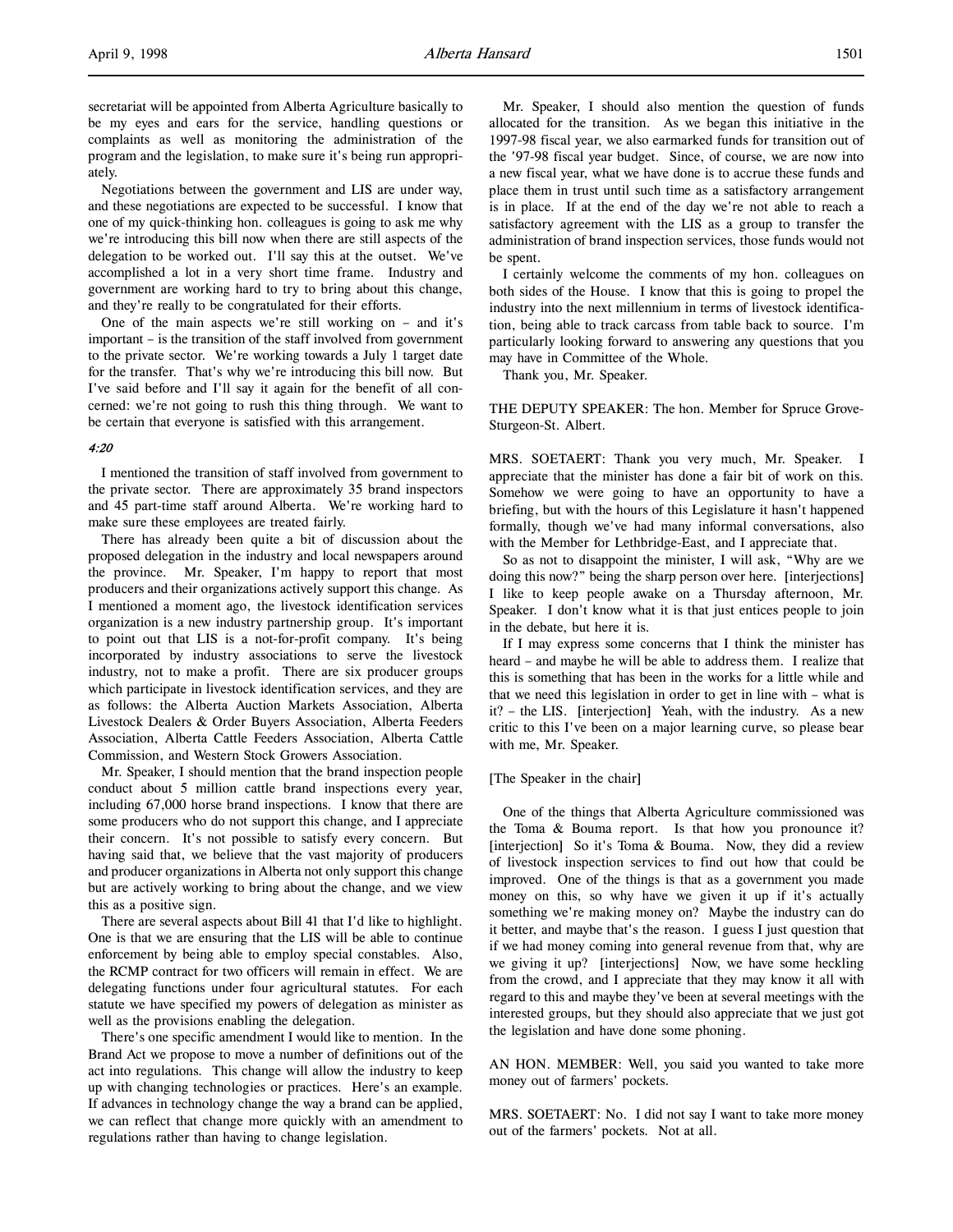That brings me to another question. When we privatize this, there is a concern that some people will get a cut rate. The bigger feedlots, for example, might get a cut rate on doing a thousand head at once as compared to the smaller owners who have to pay for each individual inspection. There's a question of fairness there that was brought to my attention, so I'd appreciate a response to that. Is it going to be so much per head? How do you control that?

The other thing that the minister said in his opening: you will have somebody on that delegated authority. He will be or she will be your eyes and ears. What if it isn't working? What's your recourse? What can you do, then, if it's not working? You're a nonvoting member on that authority, as I understand, so what power do you have to change anything? It's very nice to be eyes and ears, but if you can't speak, we're in a little bit of trouble there. [interjection] I'm quite sharp for a Thursday afternoon, I'd venture to say. You've missed some humour here, Mr. Speaker, but it's all there.

I'd like the minister to speak for a minute about the Toma & Bouma report. From my understanding of it I found that feedlot operators do not always value the brand inspection service, because theft is not a problem in a huge feedlot. They have their own inventory systems and don't feel there's a need for brand inspection there. I sense that that's where the biggest source of support for this privatization is coming from. I don't want this to be a certain advantage just for wealthy, big operators; I want it to be fair for everyone.

It was a concern that not everyone knew about this coming. I guess I'd ask: what was the government's role in educating and making this information known to all the associations? What process did you put in place to make sure that this privatization plan will reflect the view of all members, not just a few people in various cattle associations. I know that different organizations have supposedly told their membership. However, I think there's a government responsibility there and that it's the government's responsibility to inform the people that this is going to affect. So I would appreciate an answer to that. What process did you put in place to inform everyone? I have phoned some of the cattle people out in my neck of the woods, and some have heard about it. Most have, but they're actively involved in an association, so I would assume so. Where was that responsibility carried out?

## 4:30

I had a question about some concerns. We've had some cow/calf operators feel that they haven't been consulted, and I know some of your MLAs have heard that concern from some people in their ridings as well as I have. It was felt that the bigger feedlot operators were the only ones with a say in this. So I'd like you to give me some reassurance about that.

In fact, at the standing policy committee on agriculture and rural development just a couple of days ago – actually I was unable to make it, but one of our researchers was there. She is a wonderful, very capable person who listened attentively. I'm sure the chair of that committee may speak to this and voice the concerns that were raised at that standing policy committee. I would hope that he was there, considering that's an extra paycheque there. However, the Alberta grazing association pointed out that cow/calf producers had not been consulted on the options in that Toma & Bouma report, and they had been unable to get that report. So I think I'd like to question the availability of that report. Why was it that they couldn't get that report? I'm sure you had those questions brought to you from the ever capable chair of the standing policy committee. I'm sure he brought those concerns forward to you.

I have a question about brand enforcement. I'm worried about a conflict of interest with law enforcement when brand inspectors are controlled by the industry-run body. We've always seen law enforcement as separate from private industry. That is something that the government has been responsible for. So my concern is: could there be a conflict there, and how are you going to address that? I know that another one of my colleagues was pointing out her concerns about that, and she's hoping to have the opportunity to ask you about that too. Did you consult the RCMP before this change? Have they had adequate input? What did they say, and what were the results of all that? I'd appreciate knowing that, even though your voice is hoarse today. I'd appreciate having a level of comfort with that. [interjections] It's interesting what we all learn to speak on in this Legislature, Mr. Speaker, but I'm giving it my best shot with the knowledge I continue to gain from being in this portfolio. I know that it's much to the pleasure and enjoyment of several members. However, you can appreciate that I'm doing my best. If you think it's worrisome coming from me, wait; there's more to speak after me.

I want to talk about the cost of this for a minute. How will a private brand inspection service maintain service and increase efficiency? Is the ultimate goal to be cheaper? One of the concerns that one of the cattlemen out in my neck of the woods said is that he hopes this doesn't eventually eliminate branding. He said that with all the electronic equipment, you have to be rather close to identify the animal. Of course, at least sitting on your perch on the fence, you can look across the pen to those cows and see a brand. You don't have to get right in there with them with a little metal detector. Mr. Speaker, that was his idea, that cattlemen didn't want to see the demise of brands, actual physical brands. You know, they kind of make it an event out on his ranch every so often, so I think it's almost a little bit of a tradition there as well.

A couple of questions. The minister said that he wants this out right now. I'm assuming that it'll be on the table and that interested parties will have the summer to look at it. Or were you expecting it to go through quickly in a week or so? Is this out on the table over the summer so all interested parties can know what's happening and maybe suggest amendments to the minister? I'm asking about that.

I am asking about the current employees. You had said that was in negotiation. I know they're part of a union right now. What will happen as it's privatized, and how will that be taken care of? I'm concerned that they'll either have to transfer to a new agency or take a buyout or an early retirement. I wouldn't want to ever question that a fair severance package was also in line.

I know this act includes many parts to it: the Brand Act, the Livestock Identification and Brand Inspection Act, the Livestock and Livestock Products Act, and the Stray Animals Act. [interjections] I don't see the humour in some of this, but obviously some members do.

I want to ask about the Stray Animals Act. A duty of brand inspectors right now, that they quite willingly do without extra pay, is they go out if there's an animal that's stray and capture and impound the animal. Now, if an animal is trespassing and if the owner cannot be traced, they can sell the animal. They can also go onto private property to capture stray animals. What will this mean when it's privatized? Who's going to have that power? Are the industry inspectors going to have the same power? Will they have to be paid extra by the farmer whose animal is stray? Right now the government pays for these brand inspectors. So if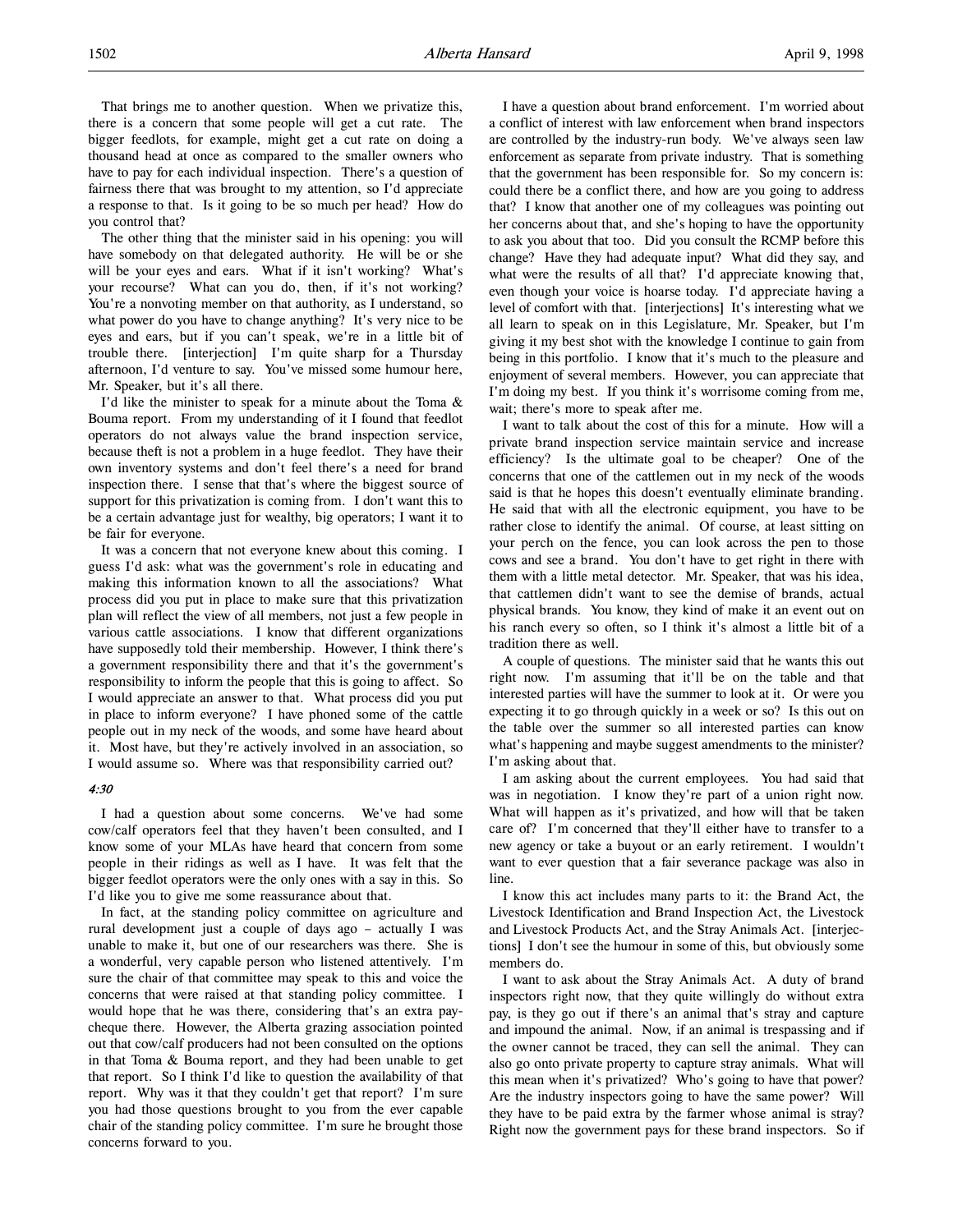there's a stray animal on my property and I contact the company, the stray people . . . [interjection] Oh, the suggestion is to chase it off, and that's a good suggestion. But then it's just giving the neighbour a problem, something I would not want to do. So would that be a cost for the farmer or the cattle person or whomever whose animal it is? If it's unidentified, then does it go to that private industry and get sold in the auction and that go back to the industry? So if you wouldn't mind clarifying that for me.

I see in here – it's a horse association. What's it called?

## 4:40

MS OLSEN: Ponoka Light Horse.

MRS. SOETAERT: No, it's not the Ponoka Light Horse.

But those people with triple A: I saw they had input into this. I was wondering how horse owners fall into this. They will all just be part of it, and they've had input? Okay. They have a part on the board.

Mr. Speaker, I guess I would ask – and maybe it's in here somewhere – who is on the delegated authority? Is that in the bill and I've just missed it in my copious notes here?

Then I appreciate that. I think I've truly asked about as many questions as I can understand to ask. However, I may come up with more, and I realize that I may have to address those in Committee of the Whole.

I see the industry for the most part as wanting this and in a way prepared for it, though not everyone has known about it, and there are concerns. I guess privatization of this may work, but I caution the minister that not everything that's been privatized by this government has worked. Some of it has not worked well at all. I know it's a big step. I know you have a lot of people to be accountable to. I appreciate working with you to bring those issues to you that I hear about from different groups that did not know this was happening and couldn't get hold of the Toma & Bouma report, which I think does not reflect well on the department of agriculture.

It's with caution and with limited knowledge on this industry that I do voice some concerns about this piece of legislation, but I appreciate that the minister has worked on it to some extent and has been in constant communication with myself and Lethbridge-East. So with those few words, I appreciate the opportunity to speak to this bill. I do hope that the chair of the standing policy committee has an opportunity to talk about this as well, because I appreciate all the information all members can give me on this.

Thank you, Mr. Speaker.

## THE SPEAKER: The hon. Member for Edmonton-Gold Bar.

MR. MacDONALD: Thank you, Mr. Speaker. I, too, have a few comments on this Bill 41 this afternoon. It's a noble effort once again at privatization, and it's ironic that this bill, Bill 41, I don't think is going to live the life of notoriety of the original Bill 41, that allowed all this creation of the delegated administrative organizations and the privatization that has occurred. There were many problems with the original Bill 41. As the years go by, the public is becoming more and more aware of the deregulation and privatization. There was Bill 57. Fortunately the government of the day had come to its senses and put that bill in its pocket. This Bill 41 is a grandson of the original Bill 41. Also, a person has to be quite skeptical of this zeal for privatization and deregulation.

However, when we look at this, the privatized brand inspection services that are responsible for the registry, licensing enforcement, and identification of cattle and other livestock, Mr. Speaker, it's a very important issue in many areas of Alberta. There are certainly many varieties of cattle that are produced in this province, and to have an accurate brand system and identification process is very, very important. We don't want the idea of an aluminum cattle liner hidden in a thicket of cottonwood in the middle of the night being loaded with cattle that belong to a cow/calf operator and taken away in the middle of the night. This is an important issue.

The idea of branding is as old as the settlement of the west. We're entering a new century, and the idea that we're thinking about something new, a new way of doing this, is not wrong. We all think of branding, and of course, Mr. Speaker, we're going to think about the ad on television where the cowboys are around the campfire after a hard day's work: the picante sauce, it's from New York City. [interjections] Some of my colleagues here do not understand, and that is an example of how they do not understand how important cattle identification is to some hon. members in this House. It's an issue; trust me.

The cowboys definitely have a mistrust of the products from back east. We have to understand that, and we can understand that by remembering the commercial. "From New York City," one cowboy says to the other. I hope those cattle that are in that cattle liner that's hidden in the cottonwood – we may have a few yearlings, we may have a few calves, and we may have a few cattle. [interjections] We have to be careful, Mr. Speaker – and this is evidence that there is a division in this House between the hon. members that represent rural areas and my hon. colleagues – because cattle inspection and cattle branding is not a laughing matter.

Now, Bill 41, the privatization of inspection. We have to understand that the review that was done, the review that I believe was initiated by the hon. minister of agriculture – he believes that the industry will be in a better position, Mr. Speaker, to respond to and take advantage of long-term changes in the industry. The Canadian Cattlemen's Association is currently studying ways to set up a national cattle identification program through electronic means. This privately sponsored idea would mark livestock from birth to slaughterhouse and enable an animal to be traced back for contact with disease. I suppose in certain situations if the cowboys were around the barbecue and the picante sauce had to go on and this meat was somehow deficient, it would be an issue that perhaps could help the public health inspectors. If there was a restaurant serving bad steaks, this is a very good idea.

Now, the new livestock identification program will require a delivery organization, Mr. Speaker. Industry leaders think the new changes will be easier to implement in a privatized service, that can respond to market opportunities. They think that if the livestock inspection service is privatized now, Alberta, the largest cattle province in Canada, will be in a better position to lead the way with our national program. I understand that current information technology within Alberta agriculture is outdated when we compare it to B.C. and Saskatchewan, and I'm sure the hon. members across the way don't want to be behind B.C. and Saskatchewan in any way.

## 4:50

Mr. Speaker, I understand that there are some cattlemen in southern Alberta that are very upset with these proposed changes. They spoke with many of their neighbours, and none had heard of this proposed privatization in this Bill 41. That concerns me, because we all talk about openness and accountability. This leads me to believe that perhaps the government is not as open and accountable as people may think. If these individuals who are at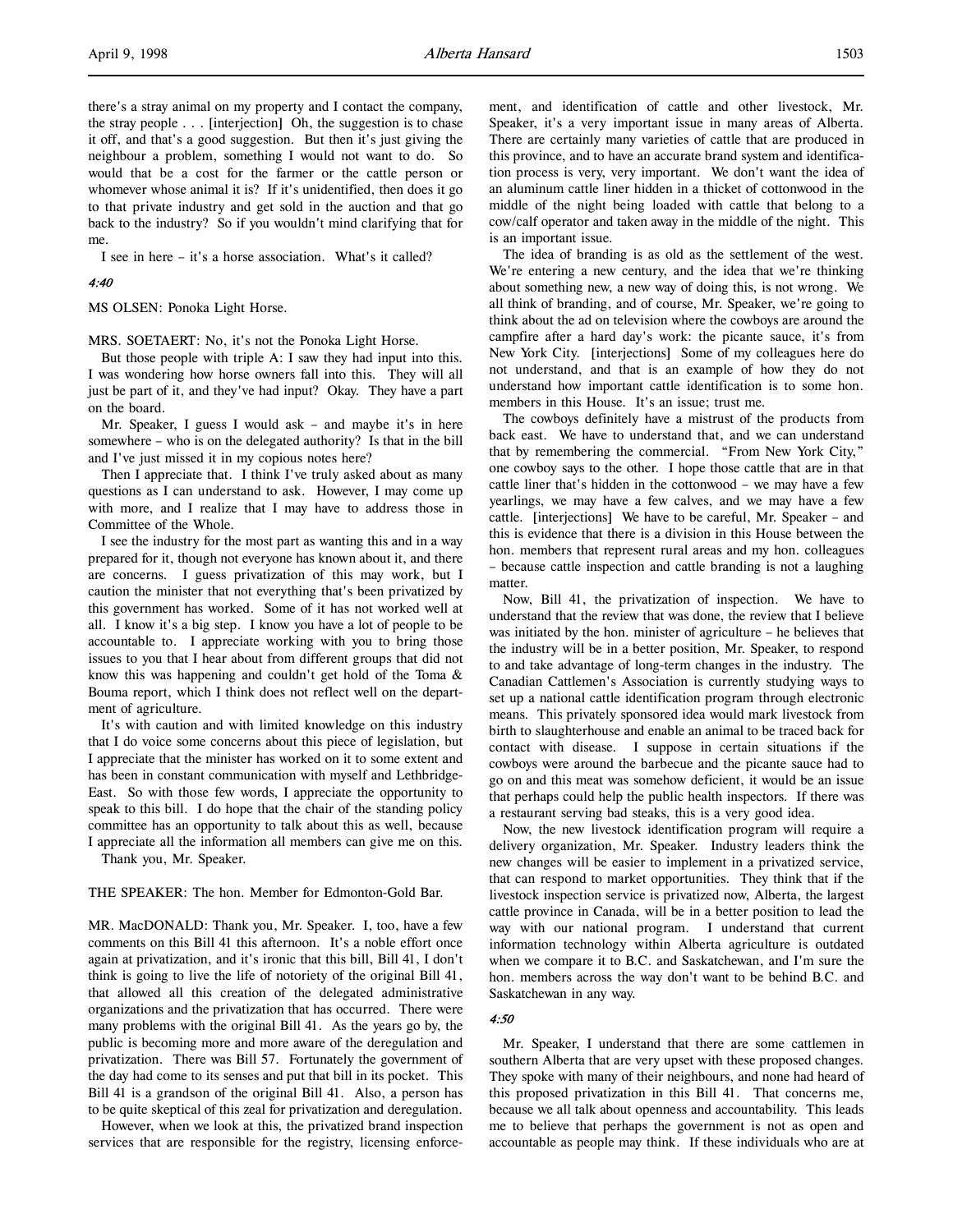the heart of cattle country in southern Alberta are not aware of the changes and they're phoning their respective hon. member and asking him or her to complain to the minister of agriculture, then perhaps we have to be suspicious of the initiatives that take place whenever we talk about openness and accountability. There's certainly been people left out of this process. The cow/calf operators up in the Peace district have some complaints and some suspicions about this bill.

The privatization, Mr. Speaker, of livestock inspection services may facilitate this implementation of the national livestock identification program, which is important for the tracking of disease or infection. We have to consider all of the ideas with the privatization and deregulation.

In finishing my remarks, Mr. Speaker, I find that Bill 41, the son of the original bill, is very, very similar to what the original initiatives of privatization and deregulation are like. I will follow this with interest, and I will see how it develops.

If I may remind this House that our own party is going to have a leadership race here next week, and I bet you, Mr. Speaker, that new leader is not even going to ask me to be the agricultural critic.

Thank you.

THE SPEAKER: The hon. Member for Wainwright.

MR. FISCHER: Thank you, Mr. Speaker. I only want to make a few very short remarks as I know that the minister wants to wind up. My first remark is that the second biggest industry here in the province is agriculture. It is surprising and I know it is quite funny, but it is a shame that we don't know more about the industry in this House.

I want to compliment the minister for bringing this forward, because yes, it does upgrade and streamline and privatize. I heard you say a few minutes ago that when they're privatizing the service, Mr. Speaker, then we're just taking the service out of the government operating it and moving it over here to the industry. There was always a fear that a lot of the rules were going to get changed on the way, and that is not true. The industry is going to be able, after we get through privatizing, to make their own changes and make the changes with the identification program and do that themselves and be part of it.

I know that the Member for Spruce Grove-Sturgeon-St. Albert would like to use microchips in her cattle and probably put a remote control on them so she could bring the cows home at night, but I'm not sure that all of the industry would agree with her and her identification. Certainly our export market and tracking the health of the animals are very, very vital to our industry in this province, and we have to look at that in a much broader way and see that we don't lose market share out in that world market.

I want to make one more comment. Some of the members that we met from the Grazing Council came in and said that they did not have as much information as they would have liked to have had. That report that they were talking about was out to the industry I believe it was a number of months ahead of time. They had the opportunity to get it, albeit they said that they didn't get it. At our committee we did promise them: "Take the report. Go home and read it, and if you need clarification, work with the minister and work with the department. Find out the things that you don't like about it and let us know." I'm sure that that communication is there, because we did have six of our cattle organizations that came to our standing policy committee and promised us that everybody had the information and that everyone was aware of it. So I don't think it's the fault of the department of agriculture or the fault of our minister that the information didn't get to certain people. There is an obligation for everyone to get that information.

With that, this is an excellent bill, and the industry is looking forward to it. I look forward to the minister's remarks.

## THE SPEAKER: The hon. Member for Edmonton-Norwood.

MS OLSEN: Thank you, Mr. Speaker. I just want to add a few comments on behalf of my colleague from Spruce Grove-Sturgeon-St. Albert, from whom I've learned a few things about agriculture, and especially from my colleague from Edmonton-Gold Bar, from whom I've learned a great deal about the livestock industry.

Actually I did want to add a few comments in relation to the delegated administrative authority. We know that there are pitfalls in the DAOs now, and I'm just wondering what process the agriculture minister followed in terms of having this DAO developed. I would envision the following elements as part of an effective accountability framework. I would ask the minister: if he indeed did prepare an administrative profile to assess the particular program, in this case the livestock branding functions that are being delegated, how did you determine that this particular service would be a candidate for delegation to a nongovernmental organization? If you did do a profile, I would expect that the profile would include such things and examine such issues as market strength, political resistance, cost, efficiency, quality of service, impact on employees, legal barriers, risk, resources, and monitoring and control.

Other things that I would envision and would want to know are if the minister conducted a detailed cost-benefit analysis outlining the cost savings and benefits that could be achieved by delegating the program service or, in this particular case, the service to the private sector. Did you provide a clear rationale to all stakeholders and certainly to the House? Have you been able to provide here a clear rationale as to how this delivery will be improved, this whole notion of delegating the whole brand and livestock identification services? I'm just wondering if that consideration was given. Also, in relation to if a decision was made, and in this case again for livestock identification services, was it based on economic criteria? The implementation of a full public tender process: was that done? That should be required to encourage competition and prevent the creation of centres of private-sector monopoly. So I'm wondering if that was done? Did you clearly set out the performance standards and allow for effective follow-up and monitoring?

## 5:00

How did you determine who is going to become involved in this particular delegated administrative authority? I'm just wondering also what you're going to do in order to follow up, given the pitfalls. I think the Minister of Labour probably should be advising you on some of those pitfalls that exist, because I think he's had a few problems in that respect.

I think that one of the pitfalls is that this minister will now be able to enter into a contract or administrative agreement to delegate any particular responsibility, and that can be done through Bill 41, 1994. That can be done through an order in council. It doesn't require debate or the consent of the Legislative Assembly. As we move towards more of these delegated administrative authorities and the ability for the minister to be able to delegate through regulations, we have no debate; we're kind of bypassing the Legislature. So I have some concerns with this whole process in that respect.